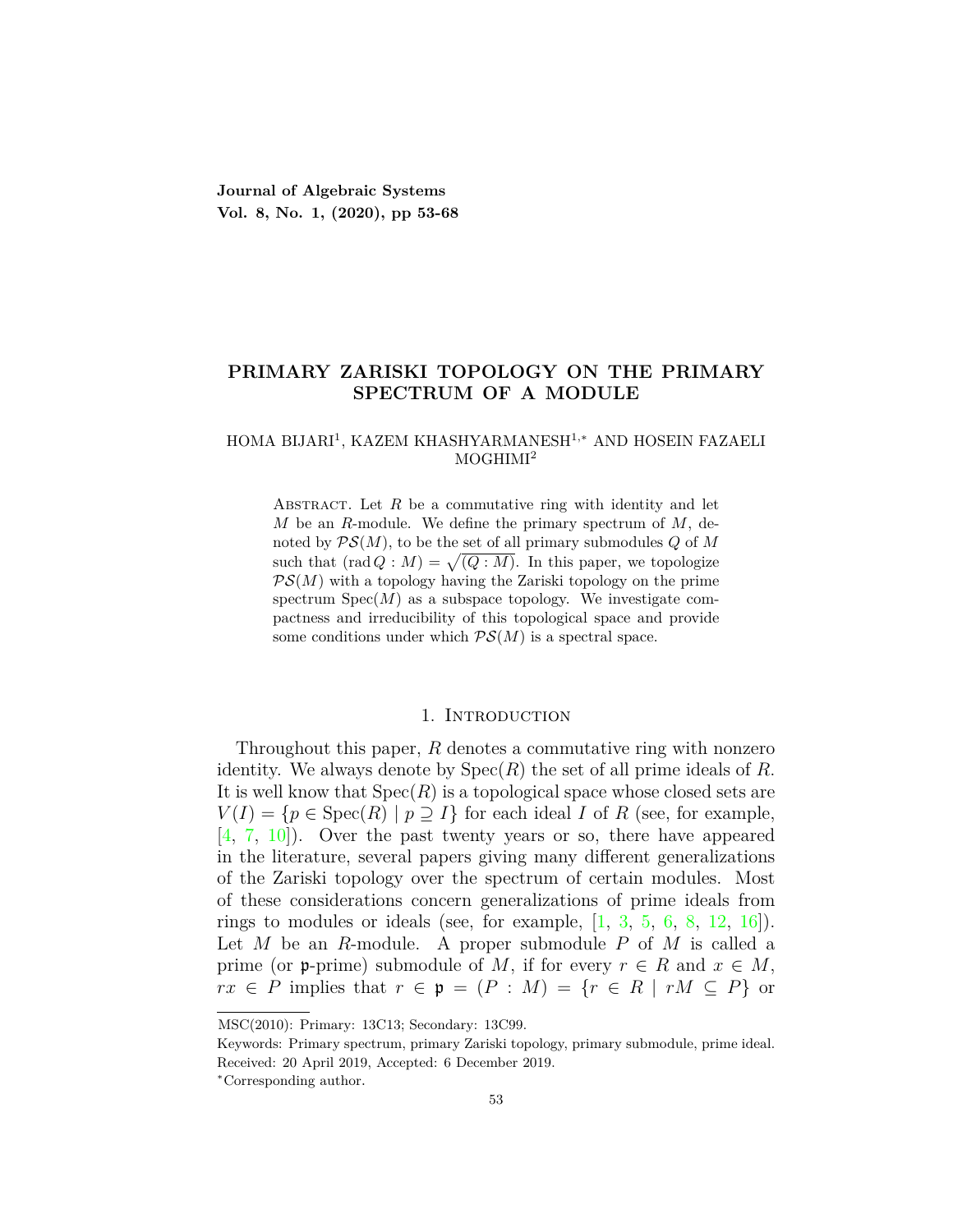$x \in P$ . It is easily seen that  $\mathfrak{p} = (P : M)$  is a prime ideal of *R*. The prime spectrum of  $M$ , denoted by  $Spec(M)$ , is the set of all prime submodules of *M*. Lu [\[12\]](#page-14-8) introduced and studied a topology over  $Spec(M)$ , called the Zariski topology, which is a generalization of the usual Zariski topology over  $Spec(R)$ . In that topological space, the closed sets are  $V(N) = {P \in \text{Spec}(M) | (P : M) \supseteq (N : M)}$  for all *R*modules *N*. Here, this motivates us to introduce a new generalization of the Zariski topology from rings to modules, which inherits most of properties of the Zariski topology over Spec(*M*). In particular, for an *R*-module *M*, this topological space contains Spec(*M*) with the Zariski topology as a topological subspace.

For a proper submodule *N* of an *R*-module *M*, the radical of *N*, denoted by rad *N*, is the intersection of all prime submodules of *M* containing *N* or, in case there are no such prime submodules, rad *N* is *M* (see, for example, [[5](#page-14-5), [8,](#page-14-7) [10](#page-14-2), [9,](#page-14-10) [11](#page-14-11), [13\]](#page-14-12)). For an ideal *I* of a ring *R*, we assume throughout that  $\sqrt{I}$  denotes the radical of *I*. A proper submodule *Q* of *M* is called a primary (or p-primary) submodule of *M*, if for  $r \in R$  and  $x \in M$ ,  $rx \in Q$  implies that  $r \in \mathfrak{p} = \sqrt{(Q : M)}$ or  $x \in Q$ . We call the set of all primary submodules  $Q$  of  $M$  satisfying the condition  $(\text{rad } Q : M) = \sqrt{Q : M}$  the *primary spectrum* of M and denote it by  $\mathcal{PS}(M)$ . Clearly  $Spec(M) \subseteq \mathcal{PS}(M)$ . The inclusion is not strict in general. For example, for a vector space V over a field *F*,  $Spec(\mathbb{V}) = PS(\mathbb{V})$  = the set of all proper subspaces of  $\mathbb{V}$ , while for the ring of integers  $\mathbb Z$  as a  $\mathbb Z$ -module,  $Spec(\mathbb Z) \subset \mathcal{PS}(\mathbb Z)$ . It should be noted that  $\text{rad } Q \neq M$  for all  $Q \in \mathcal{PS}(M)$ , since  $\sqrt{(Q:M)}$  is a prime ideal of *R*.

In [\[12\]](#page-14-8), it is shown that for an *R*-module *M*, the natural map  $\psi$ :  $Spec(M) \rightarrow Spec(R/Ann(M))$  defined by  $\psi(P) = (P : M)/Ann(M)$ is continuous with respect to the Zariski topology, and so  $Spec(M)$  is a connected space. For a submodule *N* of *M*, we set  $\nu(N) = \{Q \in$  $\mathcal{PS}(M)$ |(rad  $Q : M$ )  $\supset (N : M)$ }. It is shown that the collection of these sets satisfies the axioms for closed sets in  $\mathcal{PS}(M)$  (Theorem [2.1](#page-2-0)). We call this topology, the *primary Zariski topology*, or *PZ*-topology for short. A topological space *X* is a spectral space if *X* is homeomorphic to Spec(*S*) with the Zariski topology for some ring *S*. Equivalently, the topological space  $(X, \tau)$  is spectral if and only if X is a quasi-compact *T*0-space, the quasi-compact open subsets of *X* are closed under finite intersection and form an open basis for  $\tau$ , and every nonempty irreducible closed subset of *X* is the closure of a singleton set with respect to  $\tau$ ; see [[11](#page-14-11)]. The topological space  $Spec(M)$  equipped with the Zariski topology has been studied from the point of view of spectral spaces in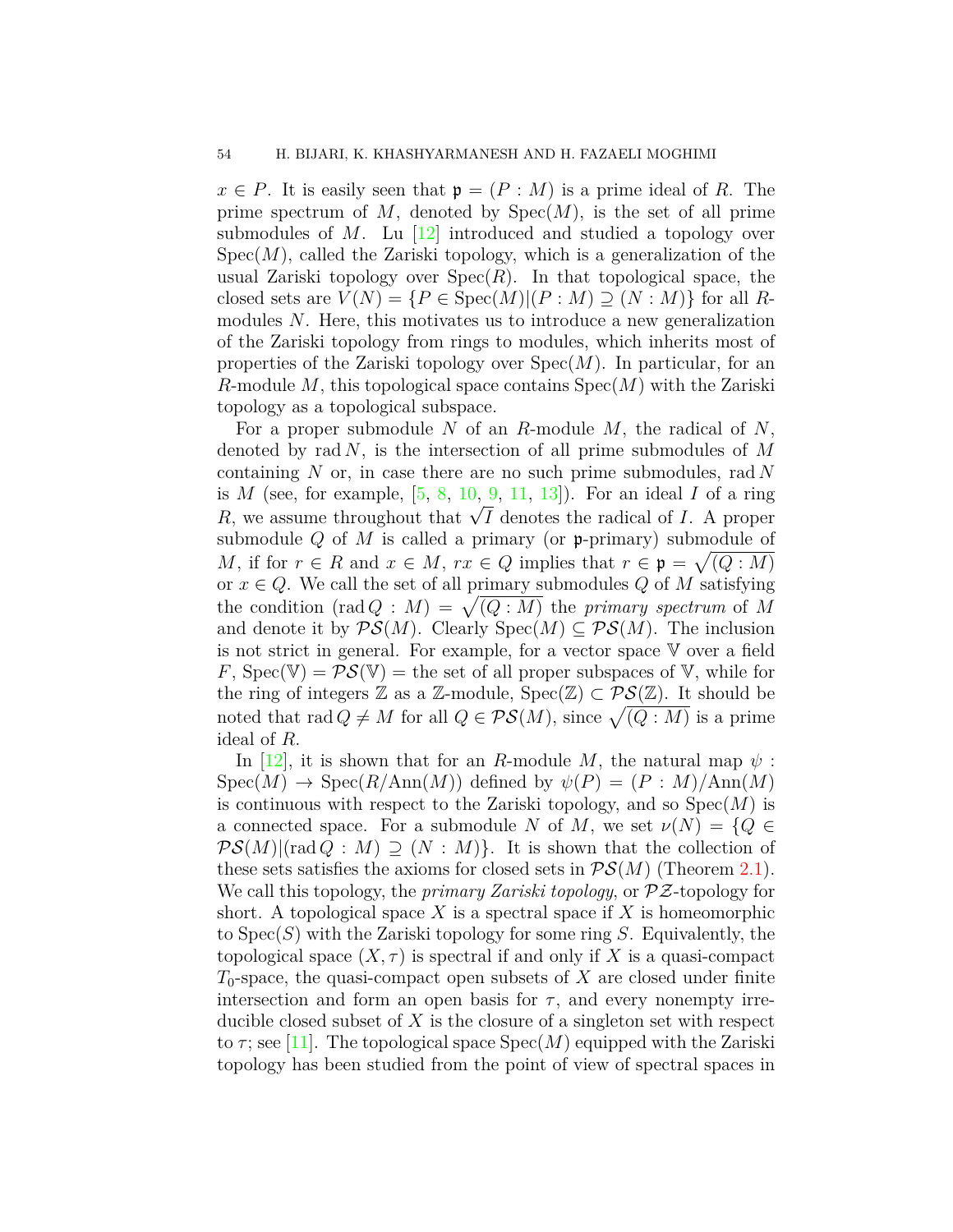$[2, 3, 11, 12, 18]$  $[2, 3, 11, 12, 18]$  $[2, 3, 11, 12, 18]$  $[2, 3, 11, 12, 18]$  $[2, 3, 11, 12, 18]$  $[2, 3, 11, 12, 18]$  $[2, 3, 11, 12, 18]$  $[2, 3, 11, 12, 18]$  $[2, 3, 11, 12, 18]$  $[2, 3, 11, 12, 18]$  $[2, 3, 11, 12, 18]$ . For example, it has been proved that  $Spec(M)$  is a spectral space if and only if  $Spec(M)$  is a finite set or M is a nontorsion module; see  $\vert 3$ , Theorem 3.4.

In this work, we study  $PS(M)$  equipped with the  $P\mathcal{Z}$ -topology from the viewpoint of being a spectral space. In Section 2, for an *R*-module *M*, we introduce the map

$$
\phi : \mathcal{PS}(M) \to \operatorname{Spec}(R/\operatorname{Ann}(M))
$$

given by  $\phi(Q) = (\text{rad } Q : M) / \text{Ann}(M)$ . It should be noted that  $(\text{rad } Q : M)$  is a prime ideal of  $R$ , since  $Q$  is a primary submodule of *R* and  $(\text{rad } Q : M) = \sqrt{Q : M}$ . We investigate some conditions under which  $\phi$  is injective, surjective, open, and closed.

In Section 3, we find a base for the *PZ*-topology whose elements are quasi-compact subsets of  $PS(M)$  and deduce that the  $PZ$ -topology is quasi-compact (see Theorem [3.3](#page-7-0) and Corollary [3.4\)](#page-8-0).

In Section 4, we investigate the irreducibility of  $\mathcal{PS}(M)$  with respect to the *PZ*-topology. Especially, it is shown that there is a bijection between irreducible components of  $\mathcal{PS}(M)$  and minimal prime ideals of Spec(*R/*Ann(*M*)) (see Corollary [4.5\)](#page-10-0). We also provide a connection between the irreducible decomposition of a submodule *N* of *M* and the irreducible decomposition of the closed set  $\nu(N)$  of  $\mathcal{PS}(M)$ .

Finally, in Section 5, we collect together some observations and results that concern some conditions under which  $PS(M)$  is a spectral space. In fact, we show that, if  $\phi$  is a surjective map, then  $PS(M)$ is a spectral space if and only if it is a  $T_0$ -space if and only if  $\phi$  is a homeomorphism (see Theorem [5.3\)](#page-13-0). In particular, if *M* is a finitely generated multiplication module, then the mapping  $Q \mapsto \text{rad } Q$  is a homeomorphism from  $\mathcal{PS}(M)$  to Spec $(M)$  (Corollary [5.4\)](#page-14-14).

## 2. Primary Zariski topology

In this section, we first introduce the primary Zariski topology over the primary spectrum  $PS(M)$  and then investigate relationships between  $\mathcal{PS}(M)$  and  $Spec(R/Ann(M))$ .

<span id="page-2-0"></span>**Theorem 2.1.** *Suppose that N and N′ are submodules of an R-module M* and that  $(N_i)_{i \in \mathbb{N}}$  *is a family of submodules of M, indexed by the set I. Then*

(1)  $\mathcal{PS}(M) = \nu(0)$ ;  $(2)$   $\emptyset = \nu(M)$ ;  $\nu(Y_i) = \nu(\sum_{i \in I} (N_i : M)M)$ ;<br>  $\sum_{i \in I} (N_i : M)M$  $\nu(N) \cup \nu(N') = \nu(N \cap N').$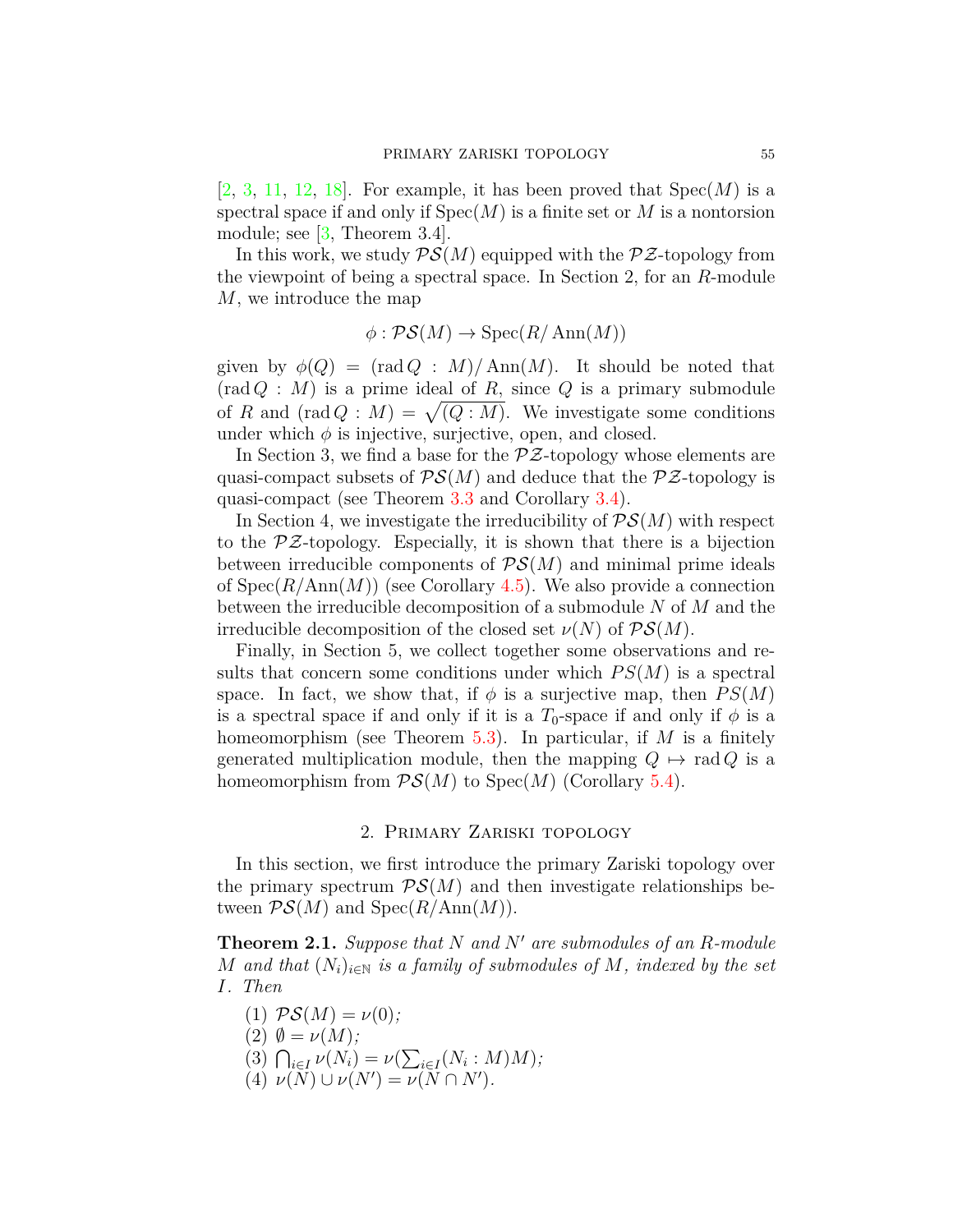*Proof.* (1) and (2) are clear.

(3) Suppose that  $Q \in \bigcap_{i \in I} \nu(N_i)$ . Then  $(\text{rad } Q : M) \supseteq (N_i : M)$ , for all  $i \in I$ , which implies that  $\text{rad } Q \supseteq (\text{rad } Q : M)M \supseteq \sum_{i \in I} (N_i : M)$  $M$ )*M*. Thus we have (rad  $Q : M$ )  $\supseteq (\sum_{i \in I} (N_i : M)M : M)$ , and so  $Q \in \nu(\sum_{i \in I} (N_i : M)M).$ 

To establish the reverse inclusion, let  $Q \in \nu(\sum_{i \in I} (N_i : M)M)$  such that

$$
(\operatorname{rad} Q : M) \supseteq (\sum_{i \in I} (N_i : M)M : M).
$$

Then, for each  $i \in I$ ,  $(\text{rad } Q : M) \supseteq ((N_i : M)M : M) = (N_i : M)$ . Hence  $Q \in \bigcap_{i \in I} \nu(N_i)$ .

(4) It is clear that  $\nu(N) \cup \nu(N') \subseteq \nu(N \cap N')$ . Now, assume that  $Q \in \nu(N \cap N')$ . Then

$$
(\mathrm{rad}\,Q:M)\supseteq (N\cap N':M)=(N:M)\cap (N':M).
$$

Since  $(\text{rad } Q : M)$  is a prime ideal,  $(\text{rad } Q : M) \supseteq (N : M)$  or  $(\text{rad } Q : M)$  $M$ )  $\supseteq$   $(N' : M)$ , which means that  $Q \in \nu(N) \cup \nu(N'')$  $\Box$ 

In view of Theorem [2.1,](#page-2-0) the collection  $\{\nu(N) | N$  is a submodule of M satisfies the axioms for closed sets of a topology on  $\mathcal{PS}(M)$ , which is called the *primary Zariski topology*, or simply *PZ*-topology. It can easily be checked that  $V(N) = \nu(N) \bigcap \text{Spec}(M)$ , and so  $\text{Spec}(M)$  with the Zariski topology is a topological subspace of  $\mathcal{PS}(M)$  equipped with the *PZ*-topology.

Consider  $\phi$  and  $\psi$  as described in the Introduction. Also, for  $\mathfrak{p} \in \mathcal{E}$  $Spec(R)$ , we set  $PS_p(M) = \{Q \in PS(M) | (rad Q : M) = \mathfrak{p} \}$ . Recall that an *R*-module *M* is multiplication if each submodule of *M* has the form *IM* for some ideal *I* of *R*; see [\[9](#page-14-10)]. In this case, we can take  $I = (N : M)$ . It is easy to verify that if M is a multiplication module, then  $\psi$  is injective.

<span id="page-3-0"></span>**Proposition 2.2.** Let  $M$  be an  $R$ -module and let  $Q, Q' \in \mathcal{PS}(M)$ . *Consider the following statements.*

- (1) *If*  $\nu(Q) = \nu(Q')$ , then  $Q = Q'$ .
- $(2)$   $|\mathcal{PS}_{\mathfrak{p}}(M)| \leq 1$  *for every*  $\mathfrak{p} \in \text{Spec}(R)$ *.*
- (3)  $\phi$  *is injective.*

*Then*  $(1) \Leftrightarrow (2) \Leftrightarrow (3) \Rightarrow (4)$ *. Moreover, if M is multiplication, then*  $(4) \Rightarrow (3)$ .

*Proof.* (1)  $\Rightarrow$  (2) Suppose that  $Q, Q' \in \mathcal{PS}_p(M)$ . Then  $(\text{rad } Q : M) =$  $(\text{rad } Q' : M) = \mathfrak{p}$ , and so  $\nu(Q) = \nu(Q')$ . Thus, by the assumption (1),  $Q = Q'$ .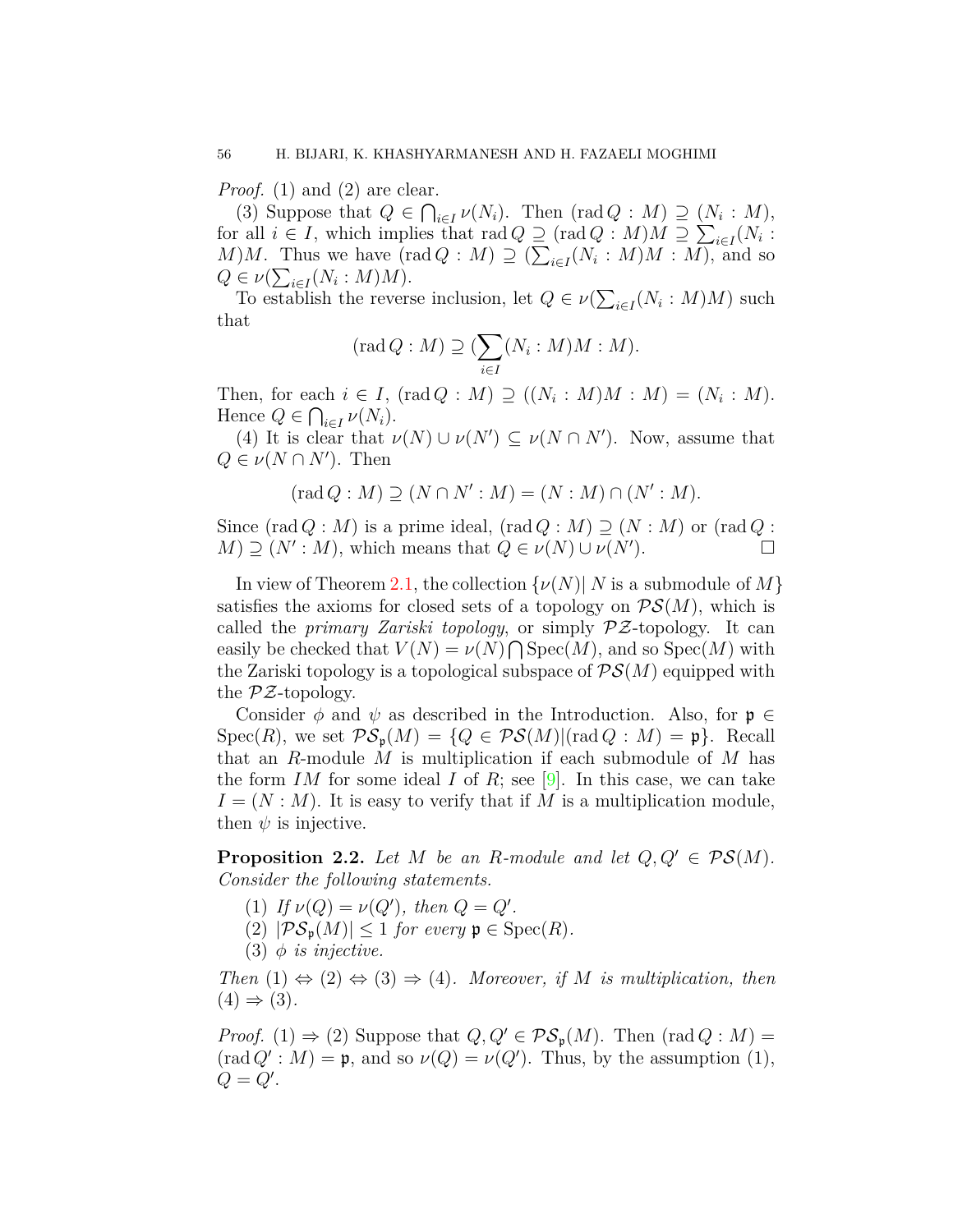$(2) \Rightarrow (3)$  Suppose that  $Q, Q' \in \mathcal{PS}(M)$  and  $\phi(Q) = \phi(Q')$ . Then  $(\text{rad } Q : M) = (\text{rad } Q' : M) = \mathfrak{p}, \text{ and so } Q, Q' \in \mathcal{PS}_{\mathfrak{p}}(M).$  Thus the assumption (2) implies that  $Q = Q'$ .

 $(3) \Rightarrow (1)$  It is clear.

**Corollary 2.3.** *If*  $|\mathcal{PS}_p(M)| = 1$  *for every*  $p \in \text{Spec}(R)$ *, then*  $\phi$  *is a bijective map.*

*Proof.* By Proposition [2.2,](#page-3-0) it is easily proved.  $\Box$ 

<span id="page-4-1"></span>**Proposition 2.4.** *Let M be a nonzero R-module. Consider the following statements.*

- (1) *M is finitely generated.*
- (2) *ψ is surjective.*
- (3)  $\phi$  *is surjective and*  $S_p(pM)$  *is a* **p**-prime submodule of M for  $every \mathfrak{p} \in V(\text{Ann}(M)).$

*Then*  $(1) \Rightarrow (2) \Leftrightarrow (3)$ *. Moreover, if M is multiplication, then all of the above statements are equivalent.*

*Proof.* (1)  $\Rightarrow$  (2) This is immediate from [\[14](#page-14-15), Theorem 2.1].

 $(2) \Leftrightarrow (3)$  Clearly  $\phi$  is surjective. The second statement follows from [[14](#page-14-15), Propositions 4.4 and 4.5].

 $(2) \Rightarrow (1)$  This is immediate from [\[14](#page-14-15), Proposition 3.8].

Throughout the rest of the paper, for an *R*-module *M*, the symbol  $\overline{R}$  denotes the ring  $R/\text{Ann}(M)$ , and  $\overline{I}$  denotes the ideal  $I/\text{Ann}(M)$  of *R*.

<span id="page-4-0"></span>**Proposition 2.5.** *Let M be an R*-module. Then  $\phi^{-1}(V(\overline{I})) = \nu(IM)$ , *for every ideal*  $I \in V(\text{Ann}(M))$ *, and therefore*  $\phi$  *is continuous.* 

*Proof.* Suppose that  $Q \in \phi^{-1}(V(\overline{I}))$ . Then  $\phi(Q) \in V(\overline{I})$ , and so  $(\text{rad } Q : M) \supseteq I$ . It follows that  $\text{rad } Q \supseteq (\text{rad } Q : M)M \supseteq IM$ . Hence  $Q \in \nu(IM)$ . Therefore  $\phi^{-1}(V(\overline{I})) \subseteq \nu(IM)$ . For the reverse inclusion, let  $Q \in \nu(IM)$ . Then

$$
\phi(Q) = \overline{(\text{rad }Q : M)} \supseteq \overline{(IM : M)} \supseteq \overline{I}.
$$
  

$$
(\overline{V(\overline{I})})
$$

Hence  $Q \in \phi^{-1}(V(\overline{I})).$ 

It is immediate from [[12](#page-14-8), Theorem 3.6] that if  $\psi$  is surjective, then  $\psi(V(N)) = V(\overline{N:M})$  and  $\psi(\text{Spec}(M) - V(N)) = \text{Spec}(\overline{R}) - V((N:M))$ for every submodule *N* of *M*, which means that  $\psi$  is both closed and open. Thus  $\psi$  is a bijection if and only if  $\psi$  is a homeomorphism. In the following theorem, we obtain similar results for *ϕ*.

□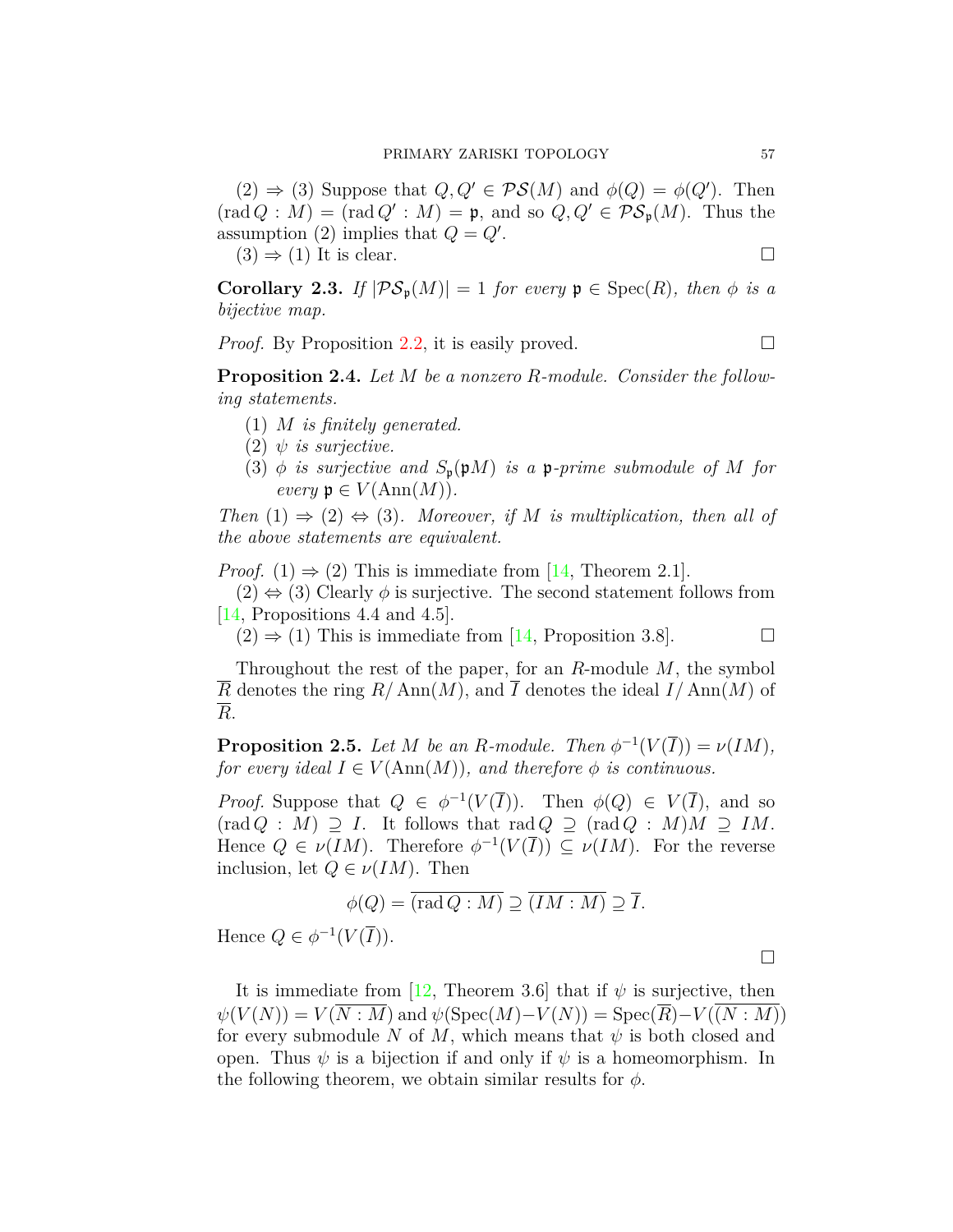<span id="page-5-0"></span>**Theorem 2.6.** *Let*  $M$  *be an*  $R$ *-module. If*  $\phi$  *is a surjection, then*  $\phi(\nu(N)) = V((N : M))$  *and*  $\phi(\mathcal{PS}(M) - \nu(N)) = \text{Spec}(R) - V((N : M))$ *for every submodule*  $N$  *of*  $M$ *, which means that the map*  $\phi$  *is both closed and open.*

*Proof.* In view of Proposition [2.5](#page-4-0), for every submodule *N* of *M*, we have

$$
\phi^{-1}(V(\overline{(N:M))}) = \nu((N:M)M) = \nu(N).
$$

This implies that  $\phi(\nu(N)) = \phi(\phi^{-1}(V(\overline{(N:M)}))) = V(\overline{(N:M)})$ . For the last part, consider the following equality:

$$
\phi(\mathcal{PS}(M) - \nu(N)) = \phi(\phi^{-1}(\operatorname{Spec}(\overline{R})) - \phi^{-1}(V(\overline{(N:M)})))
$$
  
= Spec( $\overline{R}$ ) - V( $\overline{(N:M)}$ ).

<span id="page-5-1"></span>**Corollary 2.7.** Let  $M$  be an  $R$ -module. Then  $\phi$  is a bijection if and *only if*  $\phi$  *is a homeomorphism.* 

**Theorem 2.8.** Let  $M$  be an  $R$ -module and let  $\phi$  be a surjective map. *Then the following statements are equivalent:*

- (1)  $\overline{R}$  *is an indecomposable ring*;
- (2) *PS*(*M*) *with the PZ-topology is a connected space;*
- (3) Spec(*M*) *with the Zariski topology is a connected space.*

*Proof.* (1)  $\Rightarrow$  (2) Let  $\overline{R}$  be an indecomposable ring. We suppose that  $PS(M)$  is not connected with respect to the  $P\mathcal{Z}$ -topology and seek a contradiction. Then there exist two nonempty disjoint open sets  $\nu(N_1)^c$ and  $\nu(N_2)^c$  such that  $\mathcal{PS}(M) = \nu(N_1)^c \cup \nu(N_2)^c$ . Since  $\phi$  is surjective, by Theorem [2.6](#page-5-0), we have

$$
\operatorname{Spec}(\overline{R}) = \phi(\nu(N_1)^c) \cup \phi(\nu(N_2)^c) = V(\overline{(N_1 : M)})^c \cup V(\overline{(N_2 : M)})^c.
$$

It is easy to see that  $V(\overline{(N_i : M)})^c \neq \emptyset$ , since  $\nu(N_i)^c \neq \emptyset$  for  $i = 1, 2$ . Also, we have  $\nu(N_1 \cap N_2)^c = (\nu(N_1) \cup \nu(N_2))^c = \nu(N_1)^c \cap \nu(N_2)^c = \emptyset$ , and thus

$$
Spec(\overline{R}) = \phi(\mathcal{PS}(M)) = \phi(\nu(N_1 \cap N_2))
$$
  
=  $V((\overline{(N_1 \cap N_2 : M)})$   
=  $V((\overline{(N_1 : M)} \cap \overline{(N_2 : M)})).$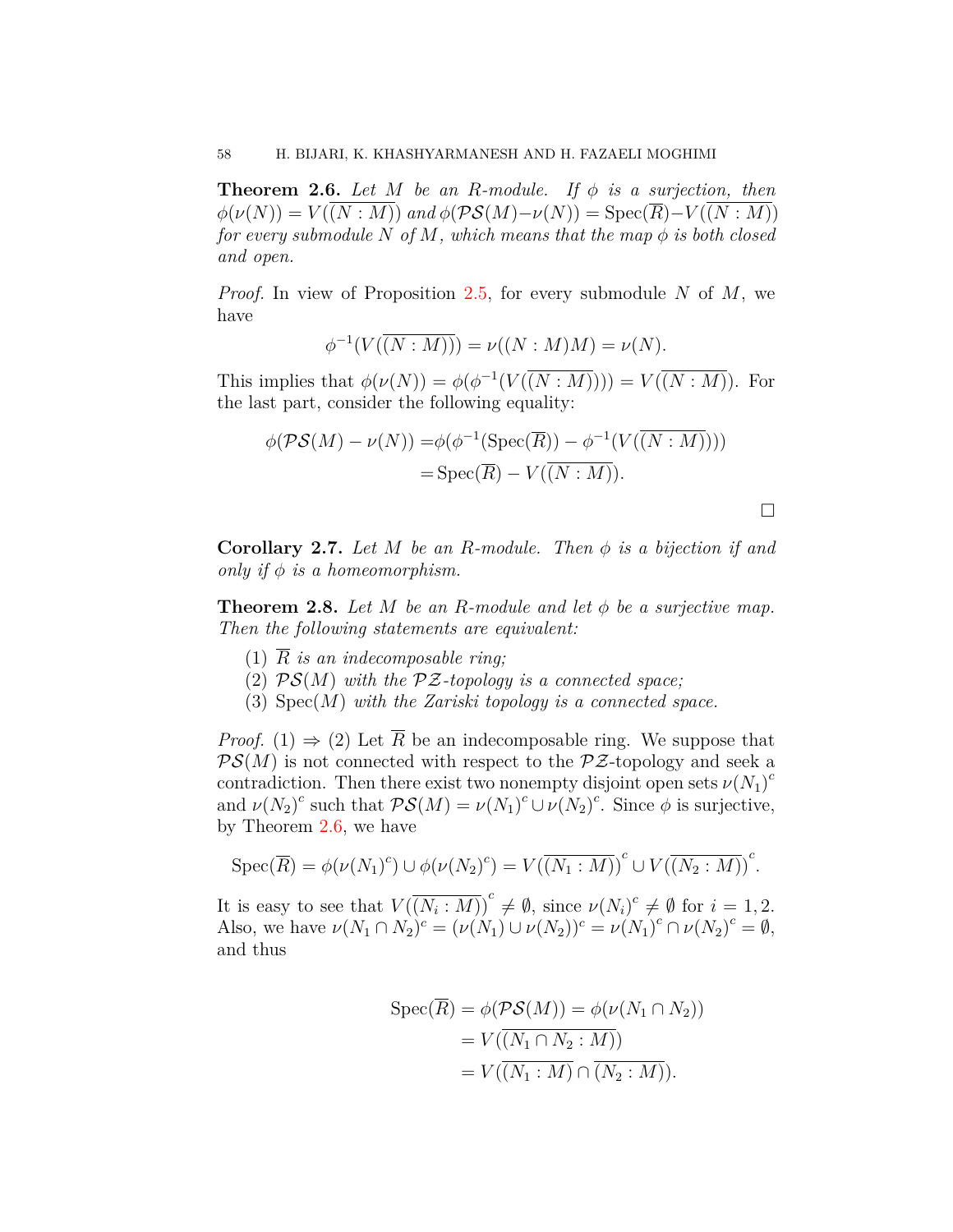It follows that

$$
V(\overline{(N_1: M)})^c \cap V(\overline{(N_2: M)})^c = (V(\overline{(N_1: M)}) \cup V(\overline{(N_2: M)}))^c
$$
  

$$
= (V(\overline{(N_1: M) \cap (N_2: M)})^c
$$
  

$$
= V(\overline{(N_1 \cap N_2: M)})^c = \emptyset.
$$

Thus  $Spec(\overline{R})$  is not a connected space, in contradiction to [\[7](#page-14-1), Corollary 2, p 104].

 $(2) \Rightarrow (3)$  Assume by way of contradiction that  $Spec(M)$  is a disconnected space. Thus  $Spec(M) = V(N_1)^c \cup V(N_2)^c$  with  $V(N_1)^c \cap$  $V(N_2)^c = \hat{\emptyset}$ , for some nonempty closed subsets  $V(N_1)$  and  $V(N_2)$ of  $Spec(M)$ . We show that  $PS(M) = \nu(N_1)^c \bigcup \nu(N_2)^c$ . Suppose that  $Q \in \mathcal{PS}(M)$ . Since rad  $Q \neq M$ , there is  $P \in \text{Spec}(M)$  with  $P \supseteq Q$ . Now since  $(P : M) \not\supseteq (N_i : M)$  for  $i = 1$  or  $i = 2$ , we have  $(\text{rad } Q : M) \not\supseteq (N_i : M) \text{ for } i = 1 \text{ or } i = 2. \text{ Thus } Q \in \nu(N_1)^c \cup \nu(N_2)^c$ . Moreover,  $\nu(N_1)^c \cap \nu(N_2)^c = \emptyset$ , because if  $Q \in \nu(N_1)^c \cap \nu(N_2)^c$ , then  $(\text{rad } Q : M) \not\supseteq (N_i : M)$  for  $i = 1, 2$ . It follows that there is  $P \in \mathcal{PS}(M)$ such that  $(P : M) \not\supseteq (rad N_i : M)$  for  $i = 1, 2$ . This implies that  $P \in V(N_1)^c \cap V(N_2)^c$ , a contradiction. Therefore  $\mathcal{PS}(M)$  is not a connected space.

 $(3) \Rightarrow (1)$  Since Spec $(M)$  is a connected space, by [\[12,](#page-14-8) Corollary 3. 8],  $\overline{R}$  has no idempotent element other than  $\overline{0}$  and  $\overline{1}$ . Now, it is clear that *R* is indecomposable.  $\Box$ 

# 3. A base for primary Zariski topology on *PS*(*M*)

For each  $r \in R$ , we set  $\mathcal{B}_r := \mathcal{PS}(M) - \nu(rM)$ . Our first result in this section shows that  $\mathcal{B} = {\mathcal{B}_r | r \in R}$  is a base for the primary Zariski topology on  $\mathcal{PS}(M)$ . Next, we prove that  $\mathcal{B}_r$ 's are compact, and so  $PS(M)$  is a compact space.

<span id="page-6-0"></span>**Lemma 3.1.** With the above notations,  $\mathcal{B} = \{ \mathcal{B}_r | r \in R \}$  forms a base *for the*  $PZ$ *-topology over*  $PS(M)$ *.* 

*Proof.* Let *U* be an open set in  $\mathcal{PS}(M)$ . Then  $U = (\nu(N))^c$  for some submodule *N* of *M*. Hence we have

$$
U = \mathcal{PS}(M) - \nu(N)
$$
  
=  $\mathcal{PS}(M) - \nu((N : M)M)$   
=  $\mathcal{PS}(M) - \nu\left(\sum_{r_i \in (N:M)} r_i M\right)$   
=  $\mathcal{PS}(M) - \bigcup_{r_i \in (N:M)} \nu(r_i M)$   
=  $\bigcap_{r_i \in (N:M)} \mathcal{B}_{r_i}.$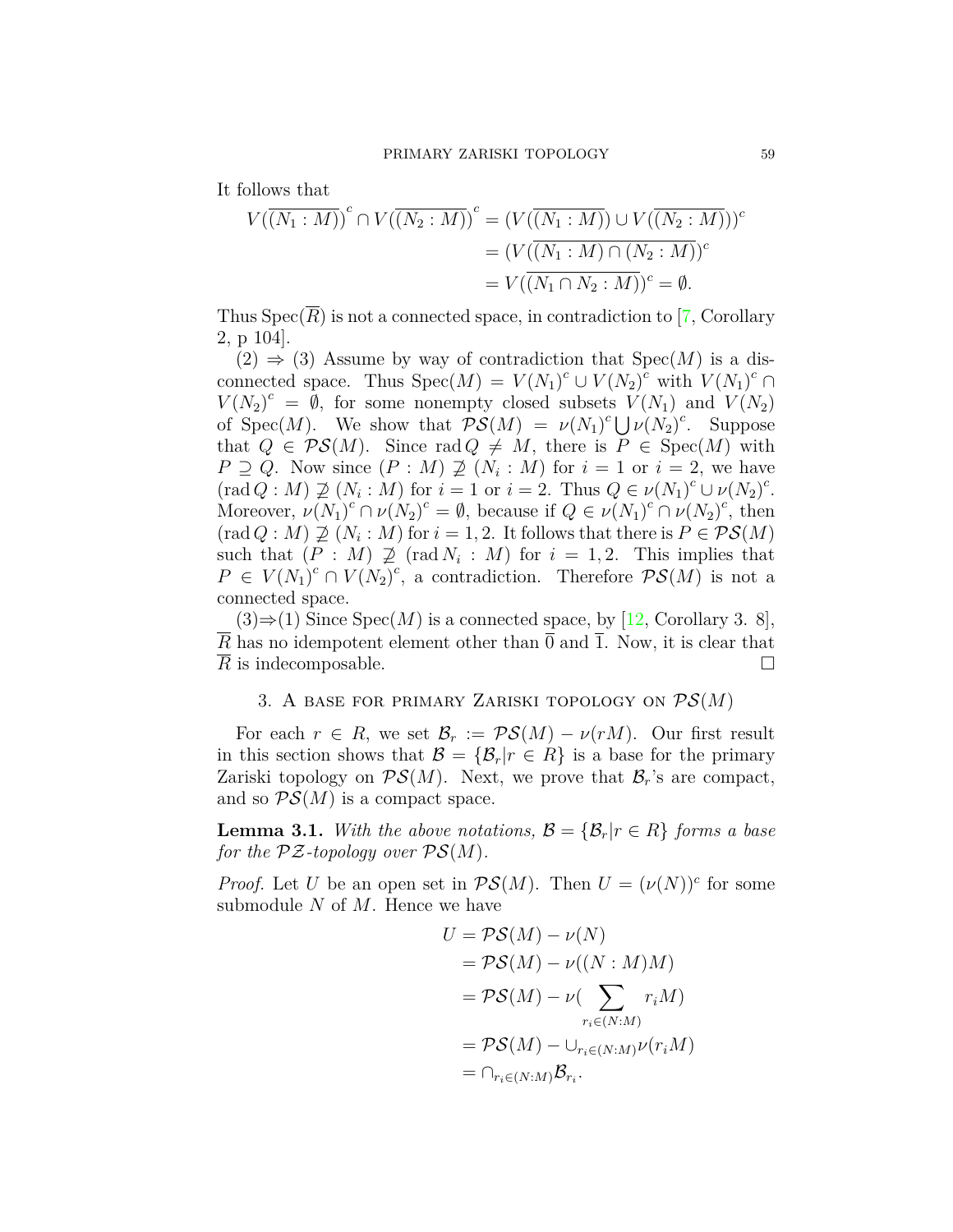This completes the proof. □

Let *R* be a ring and let  $\mathcal{D}_r = \text{Spec}(R) - V(rR)$ . It is well known that  $\{\mathcal{D}_r | r \in R\}$  forms a base for the Zariski topology on Spec(*R*). It is also proved that for each  $r \in R$ ,  $\mathcal{D}_r$  and thus  $Spec(R)$  is a compact space with respect to the Zariski topology. This assertion has been proved for the  $Spec(M)$  with respect to the Zariski topology (see [[12](#page-14-8), Corollary 4.2.). Now, we show that the similar statement holds for  $\mathcal{PS}(M)$  with the *PZ*-topology. We begin with the following lemma.

<span id="page-7-1"></span>**Lemma 3.2.** Let  $\phi$  be as in Theorem [2.5](#page-4-0). Then, for each  $r \in R$ , it *follows that*

- $(1) \phi^{-1}(\mathcal{D}_{\bar{r}}) = \mathcal{B}_{r}$ ;
- (2)  $\phi(\mathcal{B}_r) \subseteq \mathcal{D}_{\bar{r}}$ ; the equality holds if  $\phi$  is surjective.

*Proof.* (1) First, assume that  $Q \in \mathcal{PS}(M) \setminus \phi^{-1}(\mathcal{D}_{\bar{r}})$ . Thus  $r \in (\text{rad } Q :$ *M*). It follows that  $rM \subseteq \text{rad } Q$ , and thus  $(rM : M) \subseteq (\text{rad } Q : M)$ . Hence  $Q \in \mathcal{PS}(M) \setminus \mathcal{B}_r$ . Therefore  $\mathcal{B}_r \subseteq \phi^{-1}(\mathcal{D}_{\bar{r}})$ . For the reverse inclusion, let  $Q \in \phi^{-1}(\mathcal{D}_{\bar{r}})$ . Then  $\bar{\mathfrak{p}} = \phi(Q) = \sqrt{(Q : M)} \in \mathcal{D}_{\bar{r}}$ . Thus  $r \notin \mathfrak{p}$ . It follows that  $(rM : M) \nsubseteq (\text{rad } Q : M)$ . Therefore  $Q \notin \nu(M)$ , and so  $\phi^{-1}(\mathcal{D}_{\bar{r}}) \subseteq \mathcal{B}_r$ , as required.

(2) Let  $r \in R$ ,  $Q \in \mathcal{PS}(M)$ , and  $\sqrt{(Q:M)} = \mathfrak{p}$ . If  $\bar{\mathfrak{p}} \in V(\bar{r}R)$ , then

$$
(\mathrm{rad}\,Q:M)=\sqrt{(Q:M)}=\mathfrak{p}\supseteq rR,
$$

and so  $rM \subseteq \text{rad } Q$ . It follows that  $(rM : M) \subseteq (\text{rad } Q : M)$ , and hence  $Q \in \nu(rM)$ . This means that if  $Q \in \mathcal{B}_r$ , then  $\phi(Q) = \bar{\mathfrak{p}} \in \mathcal{D}_{\bar{r}}$ . Thus, we have  $\phi(\mathcal{B}_r) \subseteq \mathcal{D}_{\bar{r}}$ . To prove the reverse inclusion, let  $\mathfrak{p} \in \mathcal{D}_{\bar{r}}$ . Thus  $r \in R \setminus \mathfrak{p}$ . Since  $\phi$  is surjective, there exists  $Q \in \mathcal{PS}(M)$  such that  $(\text{rad } Q : M) = \mathfrak{p}$ . Thus  $(rM : M) \not\subset (\text{rad } Q : M)$ , and hence  $Q \in \mathcal{B}_r$ . Hence  $\mathcal{D}_{\bar{r}} \subseteq \phi(\mathcal{B}_r)$ .

<span id="page-7-0"></span>**Theorem 3.3.** Let  $M$  be an  $R$ -module. If  $\phi$  is surjective, then for each  $r \in R$ *,*  $\mathcal{B}_r$  *is compact in*  $\mathcal{PS}(M)$ *.* 

*Proof.* Assume that  $\mathcal{B}_r$  is covered by an open covering in  $\mathcal{PS}(M)$ . Since  $\mathcal{B} = {\mathcal{B}_r | r \in R}$  is a base for the *PZ*-topology,  $\mathcal{B}_r \subseteq \bigcup_{\lambda \in \Lambda} \mathcal{B}_{r_{\lambda}}$  for some open cover  $\{\mathcal{B}_{r_{\lambda}} | \lambda \in \Lambda\} \subseteq \mathcal{B}$ . Thus, by Lemma [3.2,](#page-7-1)  $\mathcal{D}_{\bar{r}} = \phi(\mathcal{B}_r) \subseteq$  $\overline{\bigcup}_{\lambda \in \Lambda} \phi(\mathcal{B}_{r_{\lambda}}) = \overline{\bigcup}_{\lambda \in \Lambda} \mathcal{D}_{\overline{r}_{\lambda}}$ . Now since, by [\[7](#page-14-1), Proposition 12], Spec( $\overline{R}$ ) is a compact space with respect to the Zariski topology, we have  $\mathcal{D}_{\bar{r}}=$  $\phi(\mathcal{B}_r) \subseteq \bigcup_{i=1}^k \mathcal{D}_{\bar{r}_{\lambda_i}}$  for some  $\lambda_i \in \Lambda$  (1  $\leq i \leq k$ ). Hence, in view of Lemma [3.2,](#page-7-1) we have  $\mathcal{B}_r \subseteq \phi^{-1}(\phi(\mathcal{B}_r)) = \bigcup_{i=1}^k \phi^{-1}(\mathcal{D}_{\bar{r}_{\lambda_i}}) = \bigcup_{i=1}^k \mathcal{B}_{r_{\lambda_i}},$ as desired.  $\Box$ 

□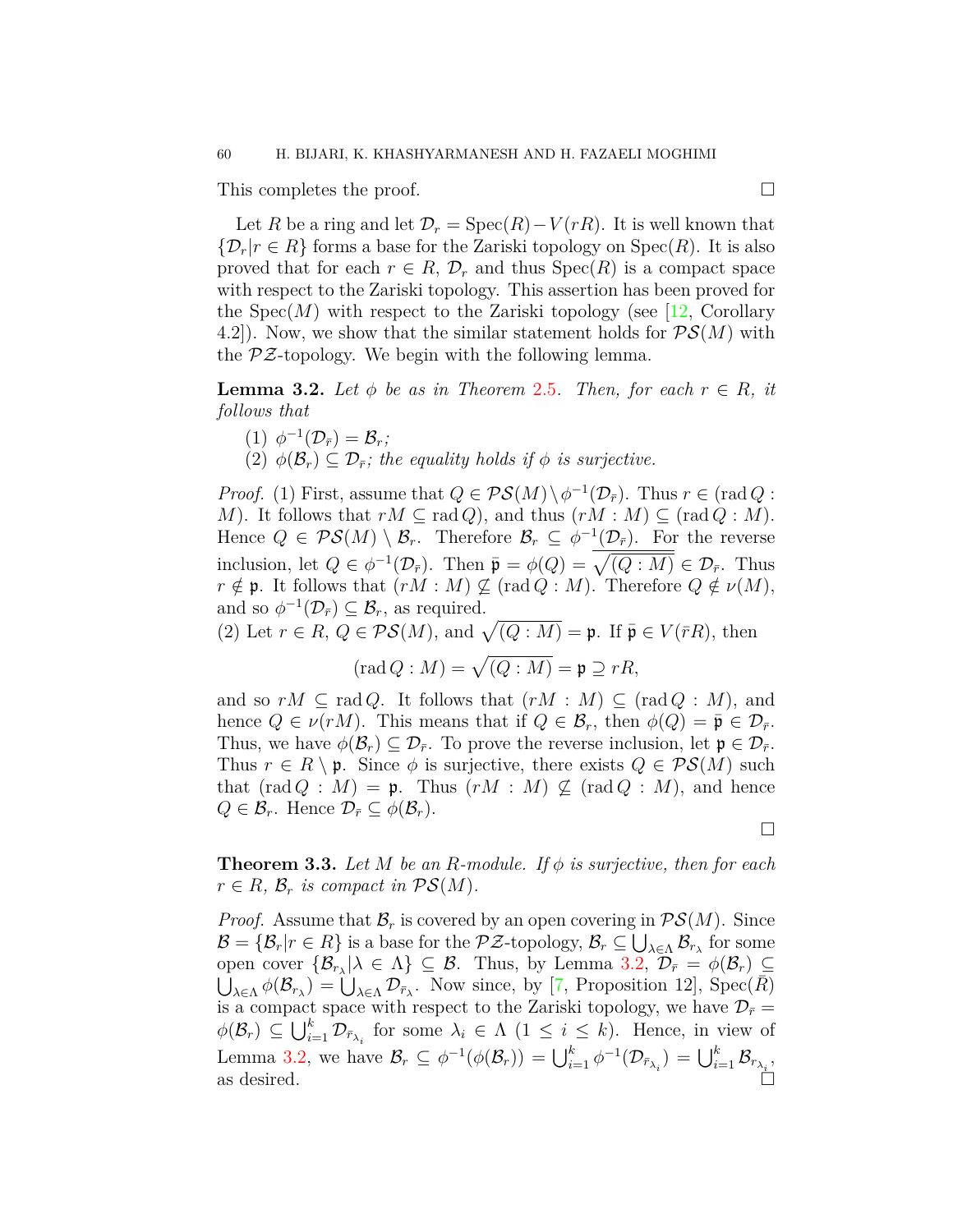<span id="page-8-0"></span>**Corollary 3.4.** *Let*  $M$  *be an*  $R$ *-module. If*  $\phi$  *is surjective, then*  $PS(M)$ *is a compact space with respect to the PZ-topology.*

*Proof.* This is an immediate consequence of Theorem [3.3](#page-7-0) and the fact that  $\mathcal{PS}(M) = \mathcal{B}_1$ , where 1 is the unit element of *R*. □

<span id="page-8-2"></span>**Corollary 3.5.** *Let M be an R-module and let ϕ be surjective. Then the compact open sets of PS*(*M*) *are closed under finite intersections and form an open base.*

*Proof.* First, it follows from Lemma [3.2,](#page-7-1) that

$$
\mathcal{B}_{rs}=\phi^{-1}(\mathcal{D}_{\overline{rs}})=\phi^{-1}(\mathcal{D}_{\overline{r}}\cap\mathcal{D}_{\overline{s}})=\phi^{-1}(\mathcal{D}_{\overline{r}})\cap\phi^{-1}(\mathcal{D}_{\overline{s}})=\mathcal{B}_r\cap\mathcal{B}_s,
$$

for some  $\mathcal{B}_r, \mathcal{B}_s \in \mathcal{B}$ . Thus, by Lemma [3.1](#page-6-0), every open covering of any intersection of compact sets is a finite union of the elements *B*. Now the result follows from Theorem [3.3.](#page-7-0)  $\Box$ 

### 4. Irreducibility in *PS*(*M*)

Recall that a topological space *X* is irreducible, if for any decomposition  $X = C_1 \bigcup C_2$  with closed subsets  $C_i$  of  $X$  for  $i = 1, 2$ , we have  $C_1 = X$  or  $C_2 = X$ . A subset  $X'$  of  $X$  is irreducible if it is irreducible as a subspace of *X*. An irreducible component of a topological space *X* is a maximal irreducible subset of *X*.

Let *M* be an *R*-module. In this section, we investigate the irreducibility in  $\mathcal{PS}(M)$ ; in particular, we show that, for a submodule N of *M*, irreducible components in a primary decomposition of *N* into primary submodules of *M* relate to irreducible components of an irreducible decomposition of the closed set  $\nu(N)$  in  $\mathcal{PS}(M)$ .

Throughout the rest of this section, assume that  $cl(Y)$  is the closure of a subset *Y* in  $\mathcal{PS}(M)$  with respect to the  $\mathcal{PZ}$ -topology and that *n*(*Y*) is the intersection  $\bigcap_{Q \in Y} \text{rad } Q$ .

<span id="page-8-1"></span>**Lemma 4.1.** Let  $M$  be an  $R$ -module and let  $Y$  be a subset of  $\mathcal{PS}(M)$ . *Then*  $cl(Y) = \nu(\eta(Y))$ *. In particular, if*  $(0) \in Y$ *, then Y is dense in*  $\mathcal{PS}(M)$ *, that is,*  $cl(Y) = \mathcal{PS}(M)$ *.* 

*Proof.* Suppose that  $Q \in Y$ . Then  $(\text{rad } Q : M) \supseteq (\eta(Y) : M)$ , and so  $Q \in \nu(\eta(Y))$ . Hence  $Y \subseteq \nu(\eta(Y))$ . Therefore  $cl(Y) \subseteq \nu(\eta(Y))$ . For the reverse inclusion, suppose that *N* is a submodule of *M* such that  $Y \subseteq \nu(N)$ . Then, for each  $Q \in \nu(N)$ , (rad  $Q : M \supset (N : M)$ ). Let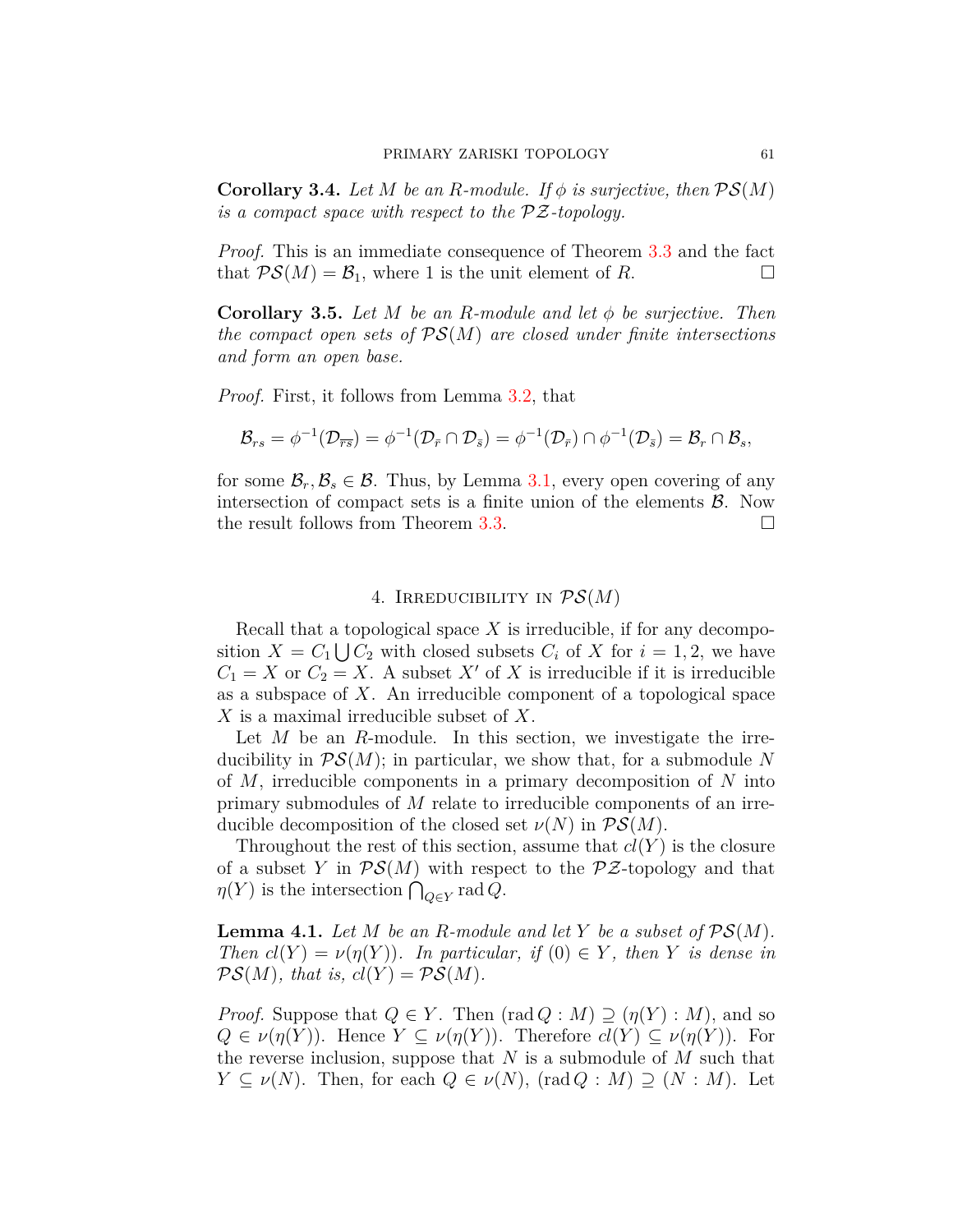$Q' \in \nu(\eta(Y))$ . Then

$$
(\operatorname{rad} Q': M) \supseteq (\eta(Y) : M) = (\bigcap_{Q \in \nu(N)} \operatorname{rad} Q : M)
$$

$$
= \bigcap_{Q \in \nu(N)} (\operatorname{rad} Q : M) \supseteq (N : M).
$$

Hence  $Q' \in \nu(N)$ . This implies that  $\nu(\eta(Y))$  is the smallest closed subset of  $\mathcal{PS}(M)$  containing *Y*. Therefore  $\nu(\eta(Y)) = cl(Y)$ .

Now suppose for the remainder of the proof that  $(0) \in Y$ . Thus  $cl(Y) = \nu(\eta(Y)) = \nu(\text{rad}(0)) = \mathcal{PS}(M).$ 

<span id="page-9-0"></span>**Theorem 4.2.** *Let*  $M$  *be an*  $R$ *-module. Then, for each*  $Q \in \mathcal{PS}(M)$ *, the closed set*  $\nu(Q)$  *is irreducible in*  $\mathcal{PS}(M)$ *.* 

*Proof.* It follows from Lemma [4.1](#page-8-1) and the fact that the closure of each irreducible subset of a topological space is irreducible.  $\Box$ 

<span id="page-9-1"></span>**Theorem 4.3.** *Let M be an R-module and let*  $Y \subseteq PS(M)$ *. If*  $\eta(Y)$ *is a primary submodule of M, then Y is irreducible. Conversely if Y is irreducible, then*  $\Upsilon = \{(\text{rad } Q : M) \mid Q \in Y\}$  *is an irreducible subset of*  $Spec(R)$ *, that is,*  $\eta(\Upsilon) = (\eta(Y) : M)$  *is a prime ideal of R.* 

*Proof.* Suppose that  $\eta(Y)$  is a primary submodule of M. By Lemma [4.1](#page-8-1) and Theorem [4.2](#page-9-0),  $cl(Y) = \nu(\eta(Y))$  is irreducible, and so *Y* is irreducible.

Conversely, if *Y* is irreducible, then by Theorem [2.5](#page-4-0),  $\{(\text{rad }Q : M) | Q \in$  $Y\}$  is irreducible, and thus, by  $[15, p. 129,$  $[15, p. 129,$  Proposition 14, we have that

$$
\overline{\bigcap_{Q\in Y} (\text{rad }Q:M)} = (\overline{\bigcap_{Q\in Y} \text{rad }Q:M)} = (\overline{\eta(Y):M})
$$

is a prime ideal of  $\overline{R}$ . Therefore

$$
\eta(\Upsilon) = (\bigcap_{Q \in Y} \text{rad } Q : M) = (\eta(Y) : M)
$$

is a prime ideal of  $R$ , and hence, by the first part,  $\Upsilon$  is an irreducible submodule of  $Spec(R)$ .

<span id="page-9-2"></span>**Theorem 4.4.** Let *M* be an *R*-module, let  $Y \subseteq PS(M)$ , and let  $\phi$ *be surjective. Then Y is an irreducible closed subset of PS*(*M*) *if and only if*  $Y = \nu(Q)$  *for some*  $Q \in \mathcal{PS}(M)$ *.* 

*Proof.* Suppose that *Y* is an irreducible closed subset of *PS*(*M*). Then  $Y = \nu(N)$  for some submodule *N* of *M*. Thus, by Theorem [4.3](#page-9-1),

$$
(\eta(\nu(N)):M)=(\eta(Y):M)=\mathfrak{p}
$$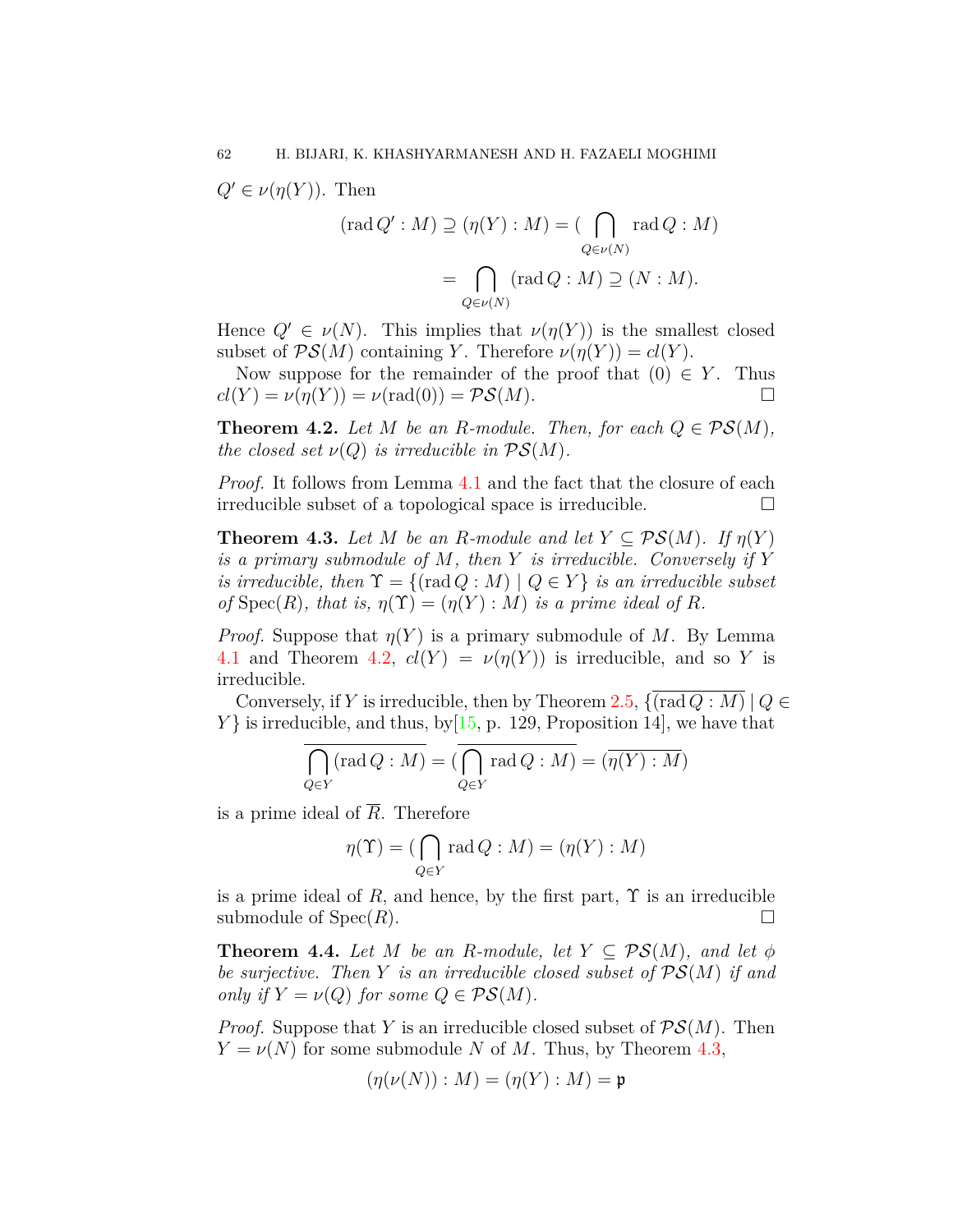is a prime ideal of *R*. Since  $\phi$  is surjective, there exists  $Q \in \mathcal{PS}(M)$ such that  $(\text{rad } Q : M) = \mathfrak{p} = (\eta(\nu(N)) : M)$ . This implies that

$$
Y = \nu(N) = \nu(\eta(\nu(N))) = \nu(Q).
$$

□

<span id="page-10-0"></span>**Corollary 4.5.** *Let M be an R-module and let ϕ be surjective. Then the correspondence*  $\nu(Q) \rightarrow \text{(rad } Q : M)$  *provides a bijection from the set of irreducible components of PS*(*M*) *to the set of minimal prime ideals of R.*

*Proof.* First we show that the given correspondence is well-defined. For this, let  $\nu(Q) = \nu(Q')$  for some  $Q, Q' \in \mathcal{PS}(M)$ . Then  $(\text{rad } Q : M) \supseteq$  $(Q' : M)$  and  $(\text{rad } Q' : M) \supseteq (Q : M)$ . Now by taking radical of both side of these inclusions, we have  $(\text{rad } Q : M) = (\text{rad } Q : M)$ . Moreover, if  $\nu(Q)$  is an irreducible component,  $\mathfrak{p} = (\text{rad } Q : M)$ , and  $\mathfrak{p}' \subseteq \mathfrak{p}$  for some  $\mathfrak{p}' \in \text{Spec}(R)$ , then by the surjectivity of  $\phi$ , there is  $Q' \in \mathcal{PS}(M)$ such that  $(\text{rad } Q' : M) = \mathfrak{p}'$ . It follows that  $\nu(Q) \subseteq \nu(Q')$ . Since, by Theorem [4.2](#page-9-0),  $\nu(Q')$  is irreducible, we have  $\nu(Q) = \nu(Q')$ , which implies that  $\mathfrak{p} = \mathfrak{p}'$ . Thus  $\bar{\mathfrak{p}}$  is a minimal prime ideal of  $\bar{R}$ .

For the surjectivity of the correspondence, assume that  $\bar{p}$  is a minimal prime ideal of *R*. Then, since  $\phi$  is surjective, there exists  $Q \in \mathcal{PS}(M)$ such that  $\overline{(rad Q : M)} = \overline{\mathfrak{p}}$ . Moreover, by Theorem [4.2](#page-9-0),  $\nu(Q)$  is irreducible. Now let  $\nu(Q) \subseteq Y$  for some irreducible subset *Y* of  $\mathcal{PS}(M)$ . Without loss of generality, we may assume that *Y* is closed, since the closure of an irreducible subset of  $\mathcal{PS}(M)$  is irreducible. Thus, by The-orem [4.4,](#page-9-2) there exists  $Q' \in \mathcal{PS}(M)$  such that  $Y = \nu(Q')$ . It follows that  $\mathfrak{p} = (\text{rad } Q : M) \supseteq ( \text{rad } Q' : M ),$  and so, by the minimality of  $\mathfrak{p}$ , we have  $\mathfrak{p} = (\text{rad } Q : M) = (\text{rad } Q' : M)$ . Hence  $\nu(Q) = \nu(Q') = Y$ . This means that  $\nu(Q)$  is an irreducible component of  $\mathcal{PS}(M)$ .  $\Box$ 

Recall that a submodule *N* of an *R*-module *M* has a primary decomposition if it is a finite intersection of primary submodules  $Q_i$  $(1 \leq i \leq n)$  of M. This primary decomposition is called irreducible, if  $Q_i \not\supseteq \bigcap_{i \neq j} Q_j$  and  $\sqrt{(Q_i : M)}$ 's are all distinct.

In contrast, we say that  $\nu(N) = \bigcup_{i=1}^{n} \nu(Q_i)$ , for some  $Q_i \in \mathcal{PS}(M)$  $(1 \leq i \leq n)$ , is an irreducible decomposition for  $\nu(N)$ , if  $\nu(Q_i) \nsubseteq$  $\bigcup_{i \neq j} \nu(Q_j)$  and  $\nu(Q_i)$  (1  $\leq i \leq n$ ) are all distinct irreducible subsets.

<span id="page-10-1"></span>**Theorem 4.6.** *Let M be a finitely generated module over a Noetherian ring R.* Then, for each submodule *N* of *M*,  $\nu(N)$  has an irreducible *decomposition.*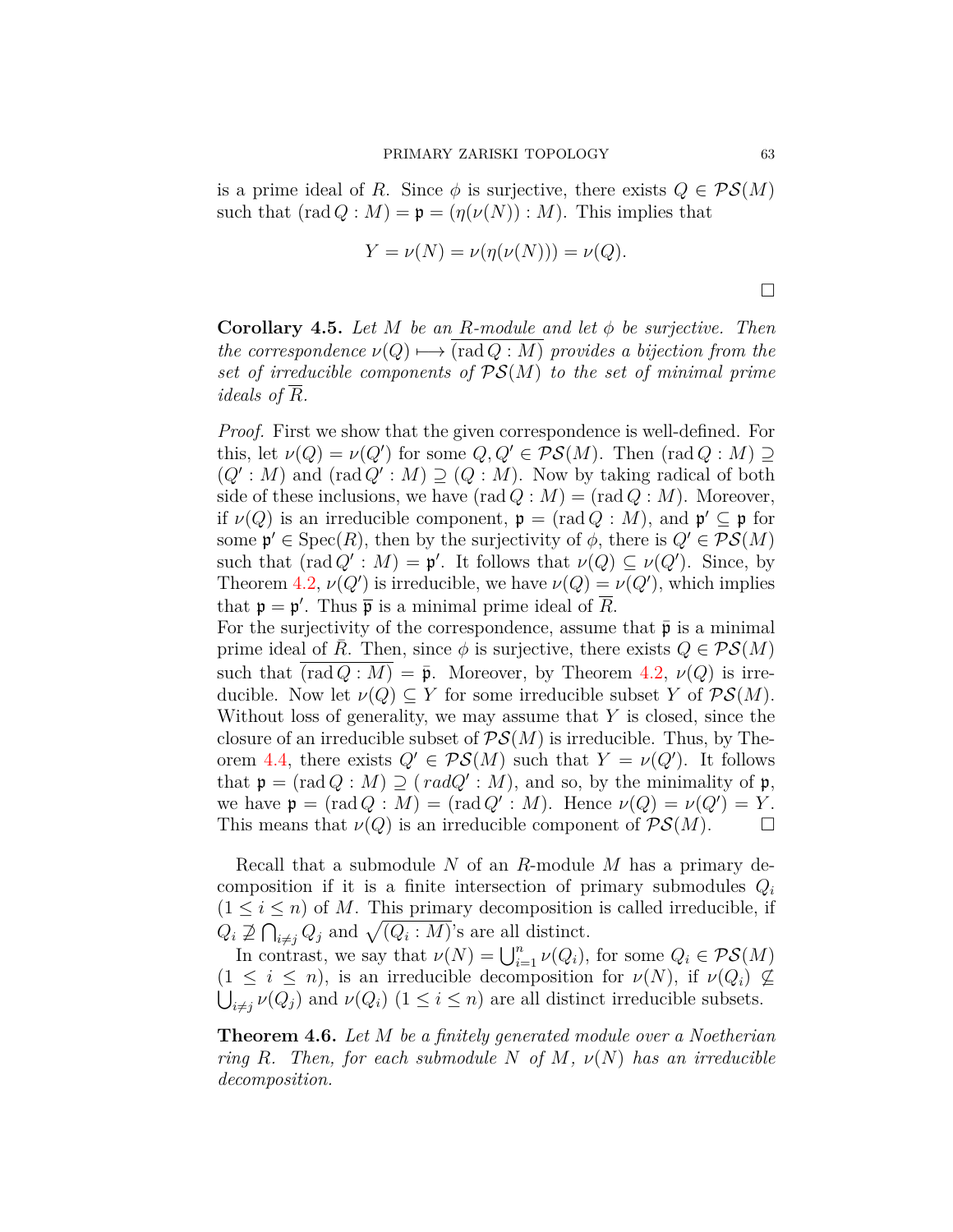*Proof.* Suppose that *R* is Noetherian, and let *N* be a submodule of a finitely generated *R*-module *M*. By[[7,](#page-14-1) Theorem 18.20], *N* has an irreducible decomposition  $\bigcap_{i=1}^{n} Q_i$ . Then, in view of Theorem [2.1](#page-2-0), we have  $\nu(N) = \bigcup_{i=1}^n \nu(Q_i)$  and  $\nu(Q_j) \not\subseteq \bigcup_{i \neq j} \nu(Q_i)$ . Also by Theorem [4.2](#page-9-0), every closed set  $\nu(Q_i)(1 \leq i \leq n)$  is irreducible. Observe that  $\nu(Q_i)$ 's are all distinct, because  $\sqrt{(Q_i : M)}$ 's are all distinct. □

**Theorem 4.7.** *Let R be a ring and let F be a free R-module. If*  $I = \bigcap_{i=1}^n \mathfrak{q}_i$  *is an irreducible decomposition for an ideal I of R, then*  $\nu(IF) = \bigcup_{i=1}^{n} \nu(\mathfrak{q}_i F)$  *is an irreducible decomposition for*  $\nu(IF)$ *.* 

*Proof.* Suppose that  $I = \bigcap_{i=1}^{n} q_i$  is a primary decomposition for *I*. By [[17](#page-14-17), Lemma 1.1],  $IF = \bigcap_{i=1}^{n} q_i F$  is an irreducible primary decomposition for *IF*. Thus  $\nu(IF) = \bigcup_{i=1}^n \nu(\mathfrak{q}_i F)$ , where  $\nu(\mathfrak{q}_i F) \nsubseteq \bigcup_{i \neq j} \nu(\mathfrak{q}_j F)$ . Note that, in view of Theorem [4.2](#page-9-0),  $\nu(\mathfrak{q}_i F)$ 's are irreducible subsets of *PS*(*F*). Since the ideals  $\sqrt{(q_i F : F)} = \sqrt{q_i}$  (1 ≤ *i* ≤ *n*) are distinct in *R*, it follows that  $\nu(\mathfrak{q}_i F)$ 's are all distinct. □

If **m** is a maximal ideal of *R*, then we set  $T_m(M) = \{m \in M :$  $(1-p)m = 0$  for some  $p \in \mathfrak{m}$ . We say that *M* is m-cyclic provided there exist  $x \in \mathfrak{m}$  and  $m \in M$  such that  $(1-x)M \subseteq Rm$ .

<span id="page-11-0"></span>**Theorem 4.8.** *Let* q *be a primary ideal of R and let M be a faithful multiplication R-module. Let*  $r \in R$ ,  $x \in M$  *be such that*  $rx \in \mathfrak{q}M$ . *Then*  $r \in \sqrt{q}$  or  $x \in \mathfrak{q}M$ . In particular, if  $qM \neq M$ , then  $qM$  is a *primary submodule of M.*

*Proof.* Let  $r \notin \sqrt{\mathfrak{q}}$ , and set  $K := \{r \in R : rx \in \mathfrak{q}M\}$ . Suppose that  $K \neq R$ , and seek a contradiction. Then there exists a maximal ideal **m** of *R* such that  $K \subseteq \mathfrak{m}$ . Clearly  $x \notin T_{\mathfrak{m}}(M)$ . If  $x \in T_{\mathfrak{m}}(M)$ , then  $(1 - p)x = 0$  for some  $p \in \mathfrak{m}$ . Thus  $0 = (1 - p)x \in \mathfrak{q}M$ , and so 1*−p ∈ K ⊆* m. Hence 1 *∈* m, a contradiction. By [\[9,](#page-14-10) Theorem1.2], *M* is m-cyclic; therefore there exist  $m \in M$  and  $p \in \mathfrak{m}$  such that  $(1-p)M \subseteq$ *Rm*. In particular,  $(1-p)x = sm$  and  $(1-p)rx = rsm = tm$  for some  $s \in R$  and  $t \in \mathfrak{q}$ . Thus  $(rs - t)m = 0$ . Since  $(1 - p)M \subseteq Rm$ , it follows that  $(1-p)$  Ann $(m)M \subseteq R$  Ann $(m)m = 0$ , and so  $(1-p)$  Ann $(m)M =$ 0. Now  $[(1-p) \text{Ann}(m)]$ *M* = 0 implies  $(1-p) \text{Ann}(m) = 0$ , because *M* is faithful and hence (1*−p*)*rs* = (1*−p*)*t ∈* q. Indeed, *rs−t ∈* Ann(*m*),  $\alpha$  and so  $(1-p)(rs-t) = 0$ ,  $(1-p)rs = (1-p)t$ . Now since  $(1-p), r \in \sqrt{q}$ and **q** is primary, we have  $s \in \mathfrak{q}$ . It follows that  $(1 - p)x = sm \in \mathfrak{q}M$ and hence  $1 - p \in K \subseteq \mathfrak{m}$ , a contradiction. It follows that  $K = R$  and  $x \in \mathfrak{q}M$ , as required.

**Corollary 4.9.** *Let M be a faithful multiplication module over a Noetherian ring R.* If  $I = \bigcap_{i=1}^{n} q_i$  *is an irreducible decomposition for*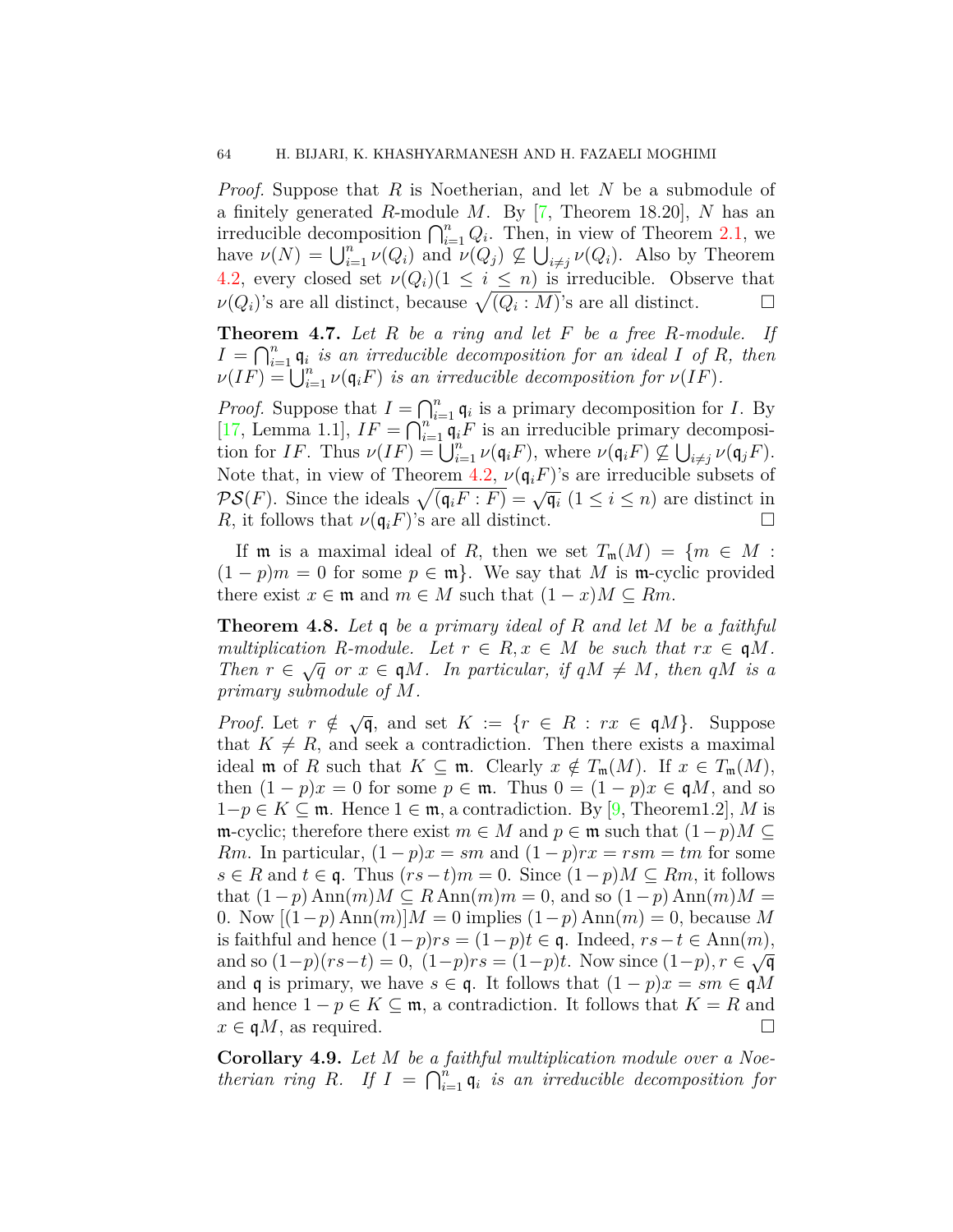*I*<sup>*,*</sup> then  $IM = \bigcap_{i=1}^{n} q_i M$  *is an irreducible decomposition for*  $IM$ *, and therefore*  $\nu(\overline{IM}) = \bigcup_{i=1}^{n} \nu(\mathfrak{q}_iM)$  *is an irreducible decomposition for ν*(*IM*)*.*

*Proof.* Since *M* is a multiplication *R*-module and *R* is Noetherian, it follows that *M* is Noetherian. By [\[9](#page-14-10), Theorem 1.6],  $IM = (\bigcap_{i=1}^{n} \mathfrak{q}_i)M = \bigcap_{i=1}^{n} (\mathfrak{q}_i)M$ . Also, [9, Theorem 1.6(i) and Theorem 3.1(ii)] implies that  $\bigcap_{i=1}^n (\mathfrak{q}_i M)$ . Also, [[9](#page-14-10), Theorem 1.6(i) and Theorem 3.1(ii)] implies that  $q_i M \nsubseteq \bigcap_{i=1}^n q_j M$  and  $\sqrt{(q_i M : M)} = \sqrt{q_i}$ , which are distinct. Observe that, by Theorem [4.8,](#page-11-0) the submodules  $\mathfrak{q}_i M$  ( $1 \leq i \leq n$ ) are primary submodules of *M*. Now, by Theorem [4.6](#page-10-1),  $\nu(\hat{I}M) = \bigcup_{i=1}^{n} \nu(q_iM)$  is an irreducible decomposition for  $\nu(IM)$ .

# 5. *PS*(*M*) as a spectral space

In this section, we investigate  $PS(M)$  with the  $P\mathcal{Z}$ -topology from the view point of being a spectral space.

A topological space X is a  $T_0$ -space if, for every pair of distinct points of *X*, at least one of them has a neighborhood not containing the other. It is well known that *X* is a  $T_0$ -space if and only if the closure of distinct points are distinct. Clearly, for a ring  $R$ ,  $Spec(R)$  is a  $T_0$ -space with the Zariski topology. However, if  $M$  is a vector space with  $\dim(M) > 1$ , then  $\mathcal{PS}(M)$  is the set of all proper subspaces of M and the  $\mathcal{PZ}$ -topology on  $\mathcal{PS}(M)$  is  $\{\mathcal{PS}(M),\emptyset\}$ . Thus  $\mathcal{PS}(M)$  is not a  $T_0$ -space.

A topological space *X* is called a spectral space if it is homeomorphic with the spectrum of a commutative ring *R* equipped with the Zariski topology.In  $[11,$  $[11,$  Proposition 4, spectral spaces have been characterized by Hochster as the topological spaces *X* that satisfy the following conditions:

- $(1)$  *X* is compact;
- (2) the compact open subsets of *X* are closed under finite intersection and form an open base;
- (3) each irreducible closed subset of *X* is the closure of a singleton set;
- (4) *X* is a  $T_0$ -space.

Now, if  $\phi$  is a surjective map, we showed that  $\mathcal{PS}(M)$  together with the  $\mathcal{PZ}$ -topology satisfies conditions (1), (2) and (3) (see Corollary [3.4,](#page-8-0) Corollary [3.5](#page-8-2) and Theorem [4.4\)](#page-9-2). Thus *PS*(*M*) is a spectral space if and only if it is a  $T_0$ -space.

<span id="page-12-0"></span>**Theorem 5.1.** *Let M be an R-module and let ϕ be a surjective map. Then*  $\mathcal{PS}(M)$  *is a*  $T_0$ -space if and only if  $|\mathcal{PS}_p(M)| \leq 1$ , for every  $\mathfrak{p} \in \text{Spec}(R)$ .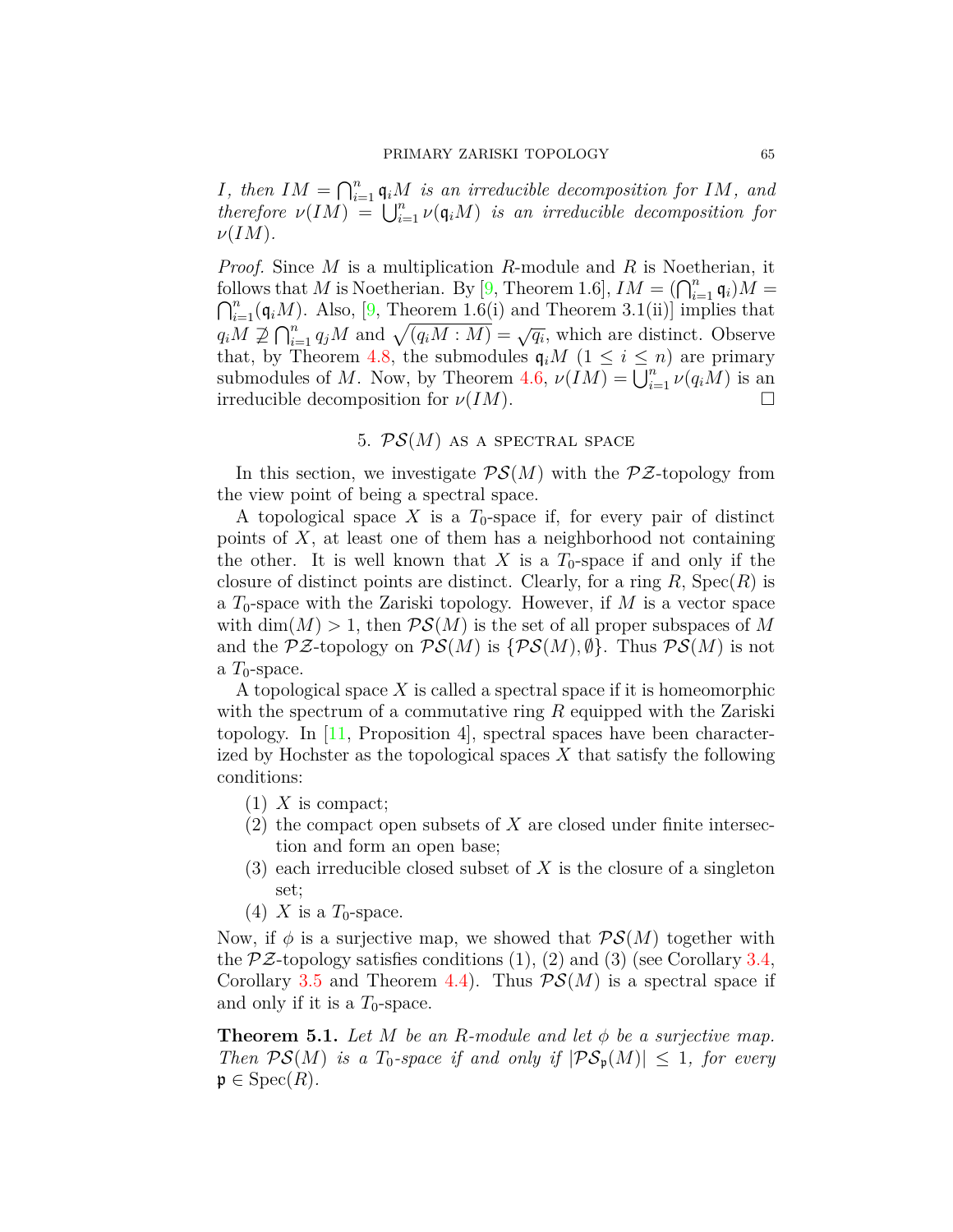*Proof.* ( $\Rightarrow$ ) Suppose that  $\mathcal{PS}(M)$  is a  $T_0$ -space and  $Q_1, Q_2$  are two distinct **p**-primary submodules of *M*. Since  $(\text{rad}(Q_1) : M) = (\text{rad}(Q_2) :$  $M$ ) = **p**, it is easy to see that  $\nu(Q_1) = \nu(Q_2)$ . By Lemma [4.1,](#page-8-1) this contradicts the fact that the closure of distinct points are distinct. Thus we have at most only one **p**-primary submodule.

 $(\Leftarrow)$  Let  $Q_1$  and  $Q_2$  be two distinct primary submodules of M. By the assumption that the ideals  $(\text{rad}(Q_1) : M)$  and  $(\text{rad}(Q_2) : M)$  are distinct, we have that  $Q_2 \notin \nu(Q_1)$  and  $Q_1 \notin \nu(Q_2)$ . Hence, by Lemma  $4.1, \, cl(\lbrace Q_1 \rbrace) \neq cl(\lbrace Q_2 \rbrace).$  $4.1, \, cl(\lbrace Q_1 \rbrace) \neq cl(\lbrace Q_2 \rbrace).$ 

A topological space *X* is a *T*1-space if, for every pair of distinct points, each of them has a neighborhood not containing the other. It can easily be checked that *X* is a  $T_1$ -space if and only if every singleton subset is closed.

**Theorem 5.2.** Let  $M$  be a finitely generated  $R$ *-module. Then*  $PS(M)$ *is a*  $T_1$ -space if and only if  $PS(M) = MAX(M)$ , where  $MAX(M)$ *is the set of all maximal submodules of M. In this case,*  $\mathcal{PS}(M) =$  $Spec(M) = MAX(M)$ .

*Proof.* Suppose that  $PS(M)$  is a *T*<sub>1</sub>-space. Then every singleton subset of  $\mathcal{PS}(M)$  is closed. Assume that  $Q \in \mathcal{PS}(M)$ . Hence, by Lemma [4.1,](#page-8-1)  $\nu(Q) = cl({Q}) = {Q}.$  Since *M* is finitely generated, there exists  $N \in \mathcal{MAX}(M)$  such that  $Q \subseteq N$ . It follows that  $(Q : M) \subseteq (N : M)$ and thus  $N \in \nu(Q) = \{Q\}$ , since *N* is a prime submodule of *M*. Hence *N* = *Q*, and so  $Q$  ∈ *MAX*(*M*). Therefore  $PS(M) ⊆ MAX(M)$ . The reverse inclusion is clear.

Conversely, suppose that  ${Q}$  is a singleton subset of  $\mathcal{PS}(M)$ . If  $Q' \in \nu(Q)$ , then  $\sqrt{(Q' : M)} \supseteq \sqrt{(Q : M)}$ . Since  $(Q : M)$  and  $(Q' : M)$ *M*) are maximal ideals of *R*,  $(Q : M) = (Q' : M)$ . It follows that  $Q \cap Q' \in \mathcal{PS}(M)$ , and so  $Q \cap Q' \in \mathcal{MAX}(M)$ . Hence  $Q = Q'$ , and so  $\nu(Q) = \{Q\}$ . Therefore  $PS(M)$  is a *T*<sub>1</sub>-space.

The final claim now follows from the fact that  $\mathcal{MAX}(M) \subseteq \text{Spec}(M) \subseteq$  $\mathcal{PS}(M).$ 

<span id="page-13-0"></span>**Theorem 5.3.** Let M be an R-module and let  $\phi$  be a surjective map. *Then the following statements are equivalent.*

- (1) *PS*(*M*) *is a spectral space;*
- (2)  $PS(M)$  *is a*  $T_0$ -space;
- (3)  $\phi$  *is injective*;
- (4)  $\phi$  *is a homeomorphism.*

*Proof.* (1)⇒(2) This is immediate from Hochster's characterization.

(2)⇒(3) Let  $\phi(Q) = \phi(Q')$  for  $Q, Q' \in \mathcal{PS}(M)$ . It follows that  $(\text{rad } Q : M) = (\text{rad } Q' : M)$ . Thus  $Q, Q' \in \mathcal{PS}_{\mathfrak{p}}(M)$ , where  $\mathfrak{p} =$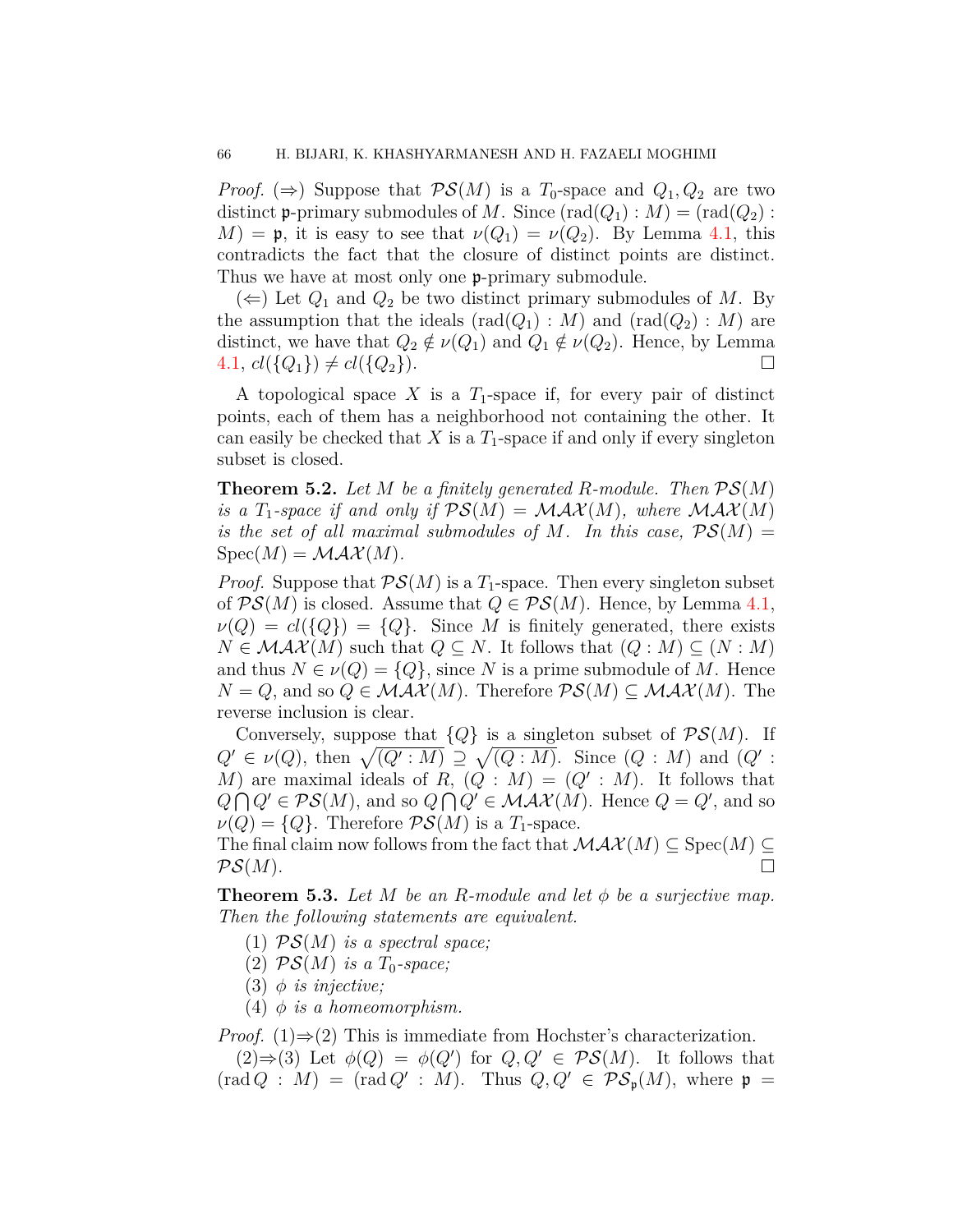$(\text{rad } Q : M)$ . Now by the assumption and Theorem [5.1,](#page-12-0) we have  $Q =$ *Q′* .

(3)*⇒*(4) follows from Corollary [2.7](#page-5-1).

 $(4) \Rightarrow (1)$  It is clear.

The following corollary is immediate from Theorems [2.4](#page-4-1) and [5.3.](#page-13-0)

<span id="page-14-14"></span>**Corollary 5.4.** *Let M be a finitely generated multiplication R-module. Then the mapping*  $Q \mapsto$  rad  $Q$  *is a homeomorphism from*  $\mathcal{PS}(M)$  *to* Spec(*M*)*.*

*Proof.* By [[12,](#page-14-8) Corollary 6.6], it is easily obtained.  $\Box$ 

#### **REFERENCES**

- <span id="page-14-3"></span>1. A. Abbasi and D. Hassanzadeh-Lelekaami, Quasi-prime submodules and developed Zariski topology, *Algebra Colloq.*, **19** (2012), 1089–1108.
- <span id="page-14-13"></span>2. H. Ansari-Toroghy and R. Ovlyaee-Sarmazdeh, On the prime spectrum of *X*injective modules, *Comm. Algebra*, **38** (2010), 2606–2621.
- <span id="page-14-4"></span>3. H. Ansari-Toroghy and R. Ovlyaee-Sarmazdeh, On the prime spectrum of a module and Zariski topologies, *Comm. Algebra*, **38** (2010), 4461–4475
- <span id="page-14-0"></span>4. M. F. Atiyah and I. Macdonald, *Introduction to commutative algebra*, Longman Higher Education, New York, 1969.
- <span id="page-14-5"></span>5. M. Behboodi and M. R. Haddadi, Clasical Zariski topology of modules and spectral spaces I, *Int. Elec. J. Algebra*, **4** (2008), 104–130.
- <span id="page-14-6"></span>6. M. Behboodi and M. R. Haddadi, Clasical Zariski topology of modules and spectral spaces II, *Int. Elec. J. Algebra*, **4** (2008), 131–148.
- <span id="page-14-1"></span>7. N. Bourbanki, *Algebra Commutative*, Chap., 1. 2. Hermann, Parise, 1961.
- <span id="page-14-7"></span>8. T. Duraivel, Topology on spectrum of modules, *J. Ramanujan Math. Soc.*, **9** (1994), 25–34.
- <span id="page-14-10"></span>9. Z. A. EL-Bast and P. P. Smith, Multiplication modules, *Comm. Algebra*, **16** (1988), 755–779.
- <span id="page-14-2"></span>10. K. R. Goodearl and R. B. Warfield, *An introduction to noncommutative Noetherian rings*, (Second Edition), London Math. Soc. Student Texts 16, Cambridge University Press, Cambridge, 2004.
- <span id="page-14-11"></span>11. M. Hochster, Prime ideal structure in commutative rings, *Trans. Amer. Math. Soc.*, **142** (1969), 43–60.
- <span id="page-14-8"></span>12. C. P. Lu, The Zariski topology on the prime spectrum of a module, *Houston J. Math.*, **25** (1999), 417–432.
- <span id="page-14-12"></span>13. C. P. Lu, Saturations of submodules, *Comm. Algebra*, **31** (2003), 2655–2673.
- <span id="page-14-15"></span>14. C. P. Lu, A module whose prime spectrum has the surjective natural map, *Houston J. Math.*, **33** (2007), 125–143.
- <span id="page-14-16"></span>15. R. L. McCasland and M. E. Moore, Prime submodules, *Comm. Algebra*, **20** (1992), 1803–1817.
- <span id="page-14-9"></span>16. R. L. McCasland, M. E. Moore and P. F. Smith, On the spectrum of a module over a commutative ring, *Comm. Algebra*, **25** (1997), 79–103.
- <span id="page-14-17"></span>17. M. E. Moore and S. J. Smith, Prime and radical submodules of a modules over a commutative ring, *Comm. Algebra*, **30** (2002), 5037–5064.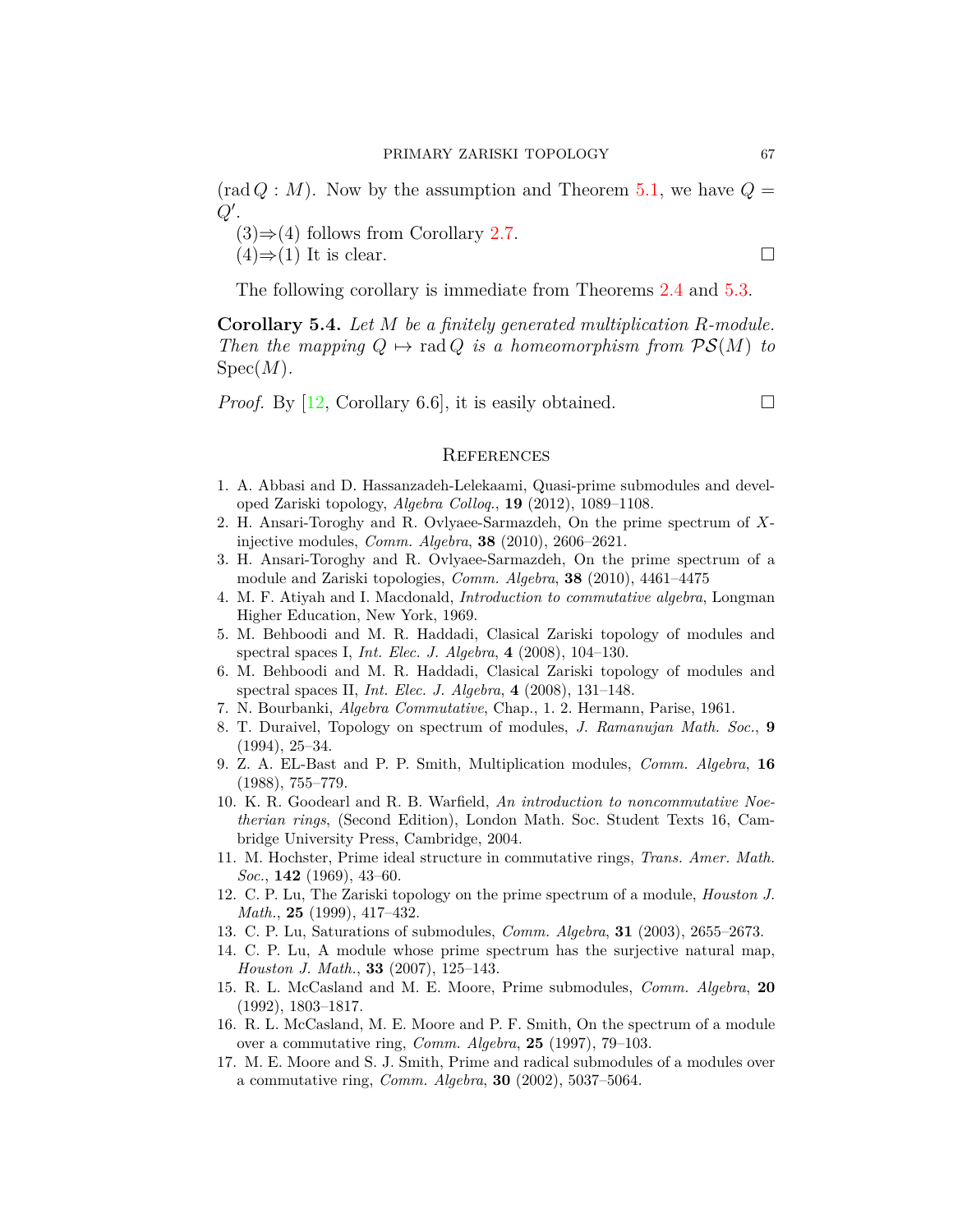## 68 H. BIJARI, K. KHASHYARMANESH AND H. FAZAELI MOGHIMI

<span id="page-15-0"></span>18. G. Zhang, F. Wang and W. Tong, Multiplication modules in which every prime submodule is contained in a unique maximal submodule, *Comm. Algebra*, **32** (2004), 1945–1959.

#### **Homa Bijari**

Department of Pure Mathematics, Ferdowsi University of Mashhad, P.O. Box 1159- 91775, Mashhad, Iran. Email: h.bijari@stu.um.ac.ir

#### **Kazem Kashyarmanesh**

Department of Pure Mathematics, Ferdowsi University of Mashhad, P.O. Box 1159- 91775, Mashhad, Iran. Email: khashyar@ipm.ir

#### **Hosein Fazaeli Moghimi**

Department of Mathematics, University of Birjand, P.O. Box 97175-615, Birjand, Iran.

Email: hfazaeli@birjand.ac.ir